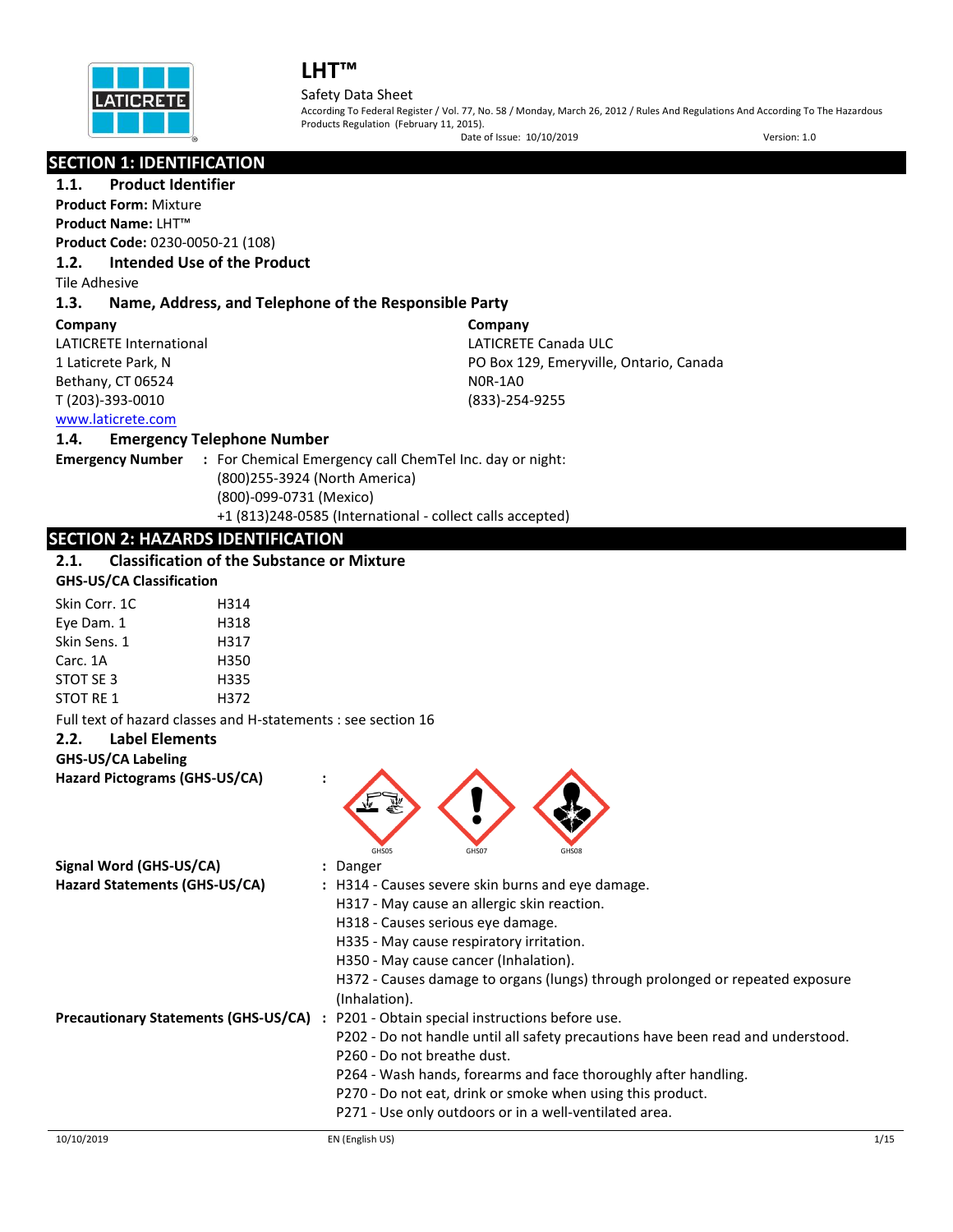Safety Data Sheet

According To Federal Register / Vol. 77, No. 58 / Monday, March 26, 2012 / Rules And Regulations And According To The Hazardous Products Regulation (February 11, 2015).

P272 - Contaminated work clothing should not be allowed out of the workplace.

P280 - Wear protective gloves, protective clothing, and eye protection.

P301+P330+P331 - IF SWALLOWED: Rinse mouth. Do NOT induce vomiting.

P303+P361+P353 - IF ON SKIN (or hair): Take off immediately all contaminated clothing. Rinse skin with water.

P304+P340 - IF INHALED: Remove person to fresh air and keep comfortable for breathing.

P305+P351+P338 - IF IN EYES: Rinse cautiously with water for several minutes. Remove contact lenses, if present and easy to do. Continue rinsing.

P308+P313 - If exposed or concerned: Get medical advice/attention.

P310 - Immediately call a POISON CENTER or doctor.

P314 - Get medical advice/attention if you feel unwell.

P321 - Specific treatment (see section 4 on this SDS).

P333+P313 - If skin irritation or rash occurs: Get medical advice/attention.

P362+P364 - Take off contaminated clothing and wash it before reuse.

P403+P233 - Store in a well-ventilated place. Keep container tightly closed.

P405 - Store locked up.

P501 - Dispose of contents/container in accordance with local, regional, national, territorial, provincial, and international regulations.

## **2.3. Other Hazards**

Exposure may aggravate pre-existing eye, skin, or respiratory conditions.

## **2.4. Unknown Acute Toxicity (GHS-US/CA)**

No data available

## **SECTION 3: COMPOSITION/INFORMATION ON INGREDIENTS**

#### **3.1. Substance**

Not applicable

#### **3.2. Mixture**

| <b>Name</b>                               | <b>Product Identifier</b> | $%$ *       | <b>GHS Ingredient Classification</b> |
|-------------------------------------------|---------------------------|-------------|--------------------------------------|
| Quartz                                    | (CAS-No.) 14808-60-7      | $61 - 62$   | Carc. 1A, H350                       |
|                                           |                           |             | STOT SE 3, H335                      |
|                                           |                           |             | <b>STOT RE 1, H372</b>               |
| Cement, portland, chemicals               | (CAS-No.) 65997-15-1      | $10 - 30$   | Skin Irrit. 2, H315                  |
|                                           |                           |             | Eye Dam. 1, H318                     |
|                                           |                           |             | Skin Sens. 1, H317                   |
|                                           |                           |             | STOT SE 3, H335                      |
| Calcium oxide                             | (CAS-No.) 1305-78-8       | $12 - 18$   | Skin Irrit. 2, H315                  |
|                                           |                           |             | Eye Dam. 1, H318                     |
|                                           |                           |             | <b>STOT SE 3, H335</b>               |
|                                           |                           |             | Aquatic Acute 3, H402                |
|                                           |                           |             | Aquatic Chronic 3, H412              |
| Limestone                                 | (CAS-No.) 1317-65-3       | < 10        | Not classified                       |
| Fly ash combustion residue                | (CAS-No.) 68131-74-8      | $5 - 7$     | Eye Irrit. 2B, H320                  |
| (amorphous calcium-aluminum               |                           |             |                                      |
| silicates)                                |                           |             |                                      |
| Kaolin                                    | (CAS-No.) 1332-58-7       | < 1.4       | Not classified                       |
| Silicic acid (H4SiO4), calcium salt (1:2) | (CAS-No.) 10034-77-2      | $0.7 - 1.1$ | Eye Irrit. 2A, H319                  |
| Calcium sulfate dihydrate                 | (CAS-No.) 13397-24-5      | $\leq 1.1$  | Not classified                       |
| Magnesium oxide (MgO)                     | (CAS-No.) 1309-48-4       | $= 0.7$     | Not classified                       |
| Potassium oxide (K2O)                     | (CAS-No.) 12136-45-7      | $0.1 - 0.4$ | PHNOC <sub>1</sub>                   |
|                                           |                           |             | Skin Corr. 1A, H314                  |
|                                           |                           |             | Eye Dam. 1, H318                     |
| Phosphorus oxide (P2O5)                   | (CAS-No.) 1314-56-3       | ${}_{0.2}$  | Skin Corr. 1A, H314                  |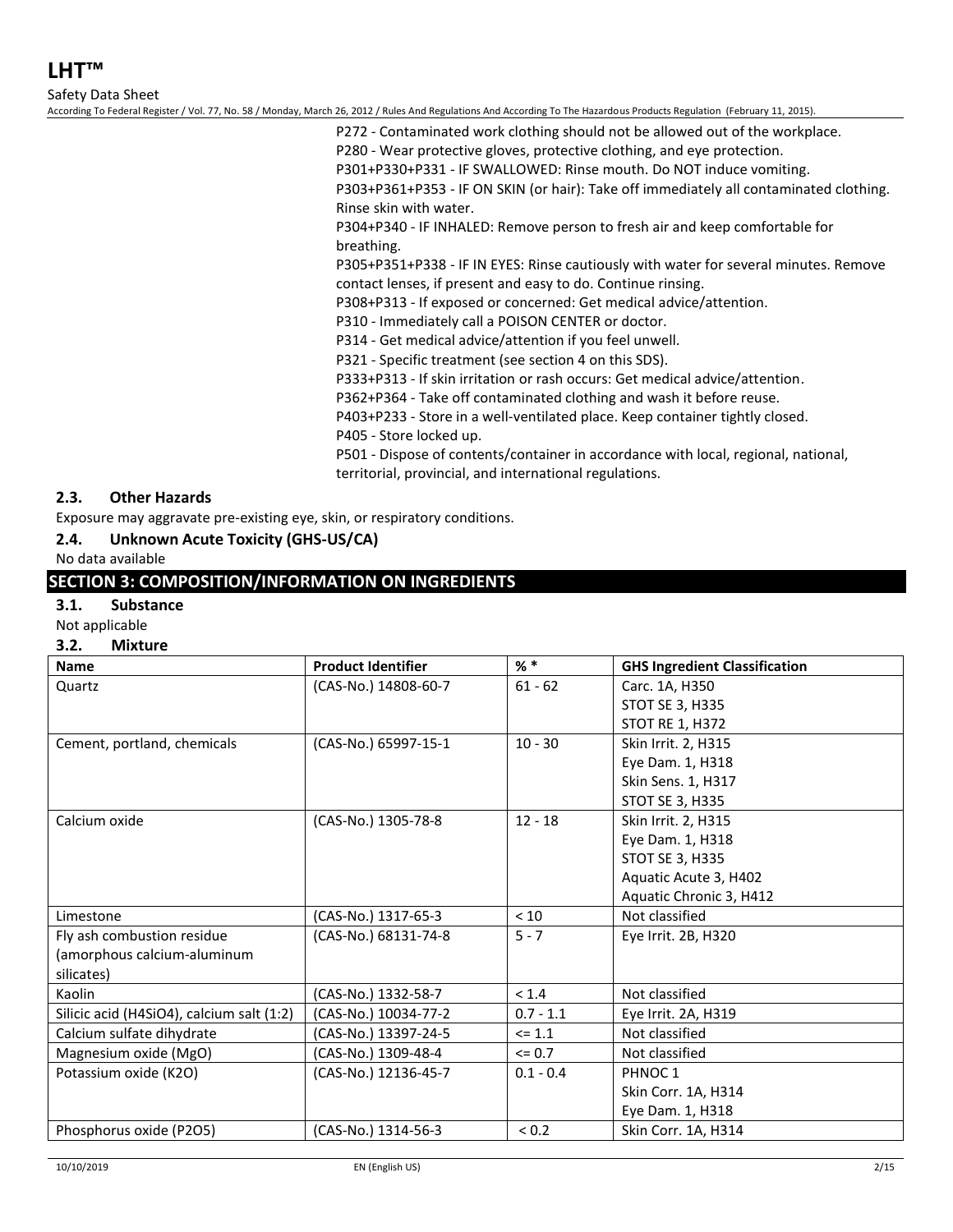Safety Data Sheet

According To Federal Register / Vol. 77, No. 58 / Monday, March 26, 2012 / Rules And Regulations And According To The Hazardous Products Regulation (February 11, 2015).

|                      |           | Eye Dam. 1, H318        |
|----------------------|-----------|-------------------------|
| (CAS-No.) 18540-29-9 | < 0.00002 | Skin Sens. 1, H317      |
|                      |           | Carc. 1B, H350          |
|                      |           | Aquatic Acute 1, H400   |
|                      |           | Aquatic Chronic 1, H410 |
|                      |           |                         |

Full text of H-phrases: see section 16

\*Percentages are listed in weight by weight percentage (w/w%) for liquid and solid ingredients. Gas ingredients are listed in volume by volume percentage (v/v%).

\*\* The actual concentration of ingredient(s) is withheld as a trade secret in accordance with the Hazardous Products Regulations (HPR) SOR/2015-17 and 29 CFR 1910.1200.

## **SECTION 4: FIRST AID MEASURES**

## **4.1. Description of First-aid Measures**

**General:** Never give anything by mouth to an unconscious person. If you feel unwell, seek medical advice (show the label where possible).

**Inhalation:** Remove to fresh air and keep at rest in a position comfortable for breathing. Immediately call a poison center or doctor/physician.

**Skin Contact:** Immediately remove contaminated clothing. Immediately flush skin with plenty of water for at least 30 minutes. Get immediate medical advice/attention.

**Eye Contact:** Immediately rinse with water for at least 30 minutes. Remove contact lenses, if present and easy to do. Continue rinsing. Get immediate medical advice/attention.

**Ingestion:** Rinse mouth. Do NOT induce vomiting. Obtain emergency medical attention.

### **4.2. Most Important Symptoms and Effects Both Acute and Delayed**

**General:** May cause respiratory irritation. May cause cancer (Inhalation). Skin sensitization. Causes severe skin burns and eye damage. Causes damage to organs (lungs) through prolonged or repeated exposure (Inhalation).

**Inhalation:** Irritation of the respiratory tract and the other mucous membranes. May be corrosive to the respiratory tract. The three types of silicosis include: 1) Simple chronic silicosis – which results from long-term exposure (more than 20 years) to low amounts of respirable crystalline silica. Nodules of chronic inflammation and scarring provoked by the respirable crystalline silica form in the lungs and chest lymph nodes. This disease may feature breathlessness and may resemble chronic obstructive pulmonary disease (COPD); 2) Accelerated silicosis – occurs after exposure to larger amounts of respirable crystalline silica over a shorter period of time (5-15 years); 3) Acute silicosis – results from short-term exposure to very large amounts of respirable crystalline silica. The lungs become very inflamed and may fill with fluid, causing severe shortness of breath and low blood oxygen levels. Inflammation, scarring, and symptoms progress faster in accelerated silicosis than in simple silicosis. Progressive massive fibrosis may occur in simple or accelerated silicosis, but is more common in the accelerated form. Progressive massive fibrosis results from severe scarring and leads to the destruction of normal lung structures.

**Skin Contact:** May cause an allergic skin reaction. When this product is wet it is corrosive. Causes severe irritation which will progress to chemical burns.

**Eye Contact:** Causes permanent damage to the cornea, iris, or conjunctiva.

**Ingestion:** May cause burns or irritation of the linings of the mouth, throat, and gastrointestinal tract.

**Chronic Symptoms:** Causes damage to organs (lungs) through prolonged or repeated exposure (Inhalation). May cause cancer by inhalation. Some studies show that exposure to respirable crystalline silica (without silicosis) or that the disease silicosis may be associated with the increased incidence of several autoimmune disorders such as scleroderma (thickening of the skin), systemic lupus erythematosus, rheumatoid arthritis and diseases affecting the kidneys. Silicosis increases the risk of tuberculosis. Some studies show an increased incidence of chronic kidney disease and end-stage renal disease in workers exposed to respirable crystalline silica.

## **4.3. Indication of Any Immediate Medical Attention and Special Treatment Needed**

If exposed or concerned, get medical advice and attention. If medical advice is needed, have product container or label at hand.

## **SECTION 5: FIRE-FIGHTING MEASURES**

## **5.1. Extinguishing Media**

Suitable Extinguishing Media: Water spray, fog, carbon dioxide (CO<sub>2</sub>), alcohol-resistant foam, or dry chemical. **Unsuitable Extinguishing Media:** Do not use a heavy water stream. Use of heavy stream of water may spread fire.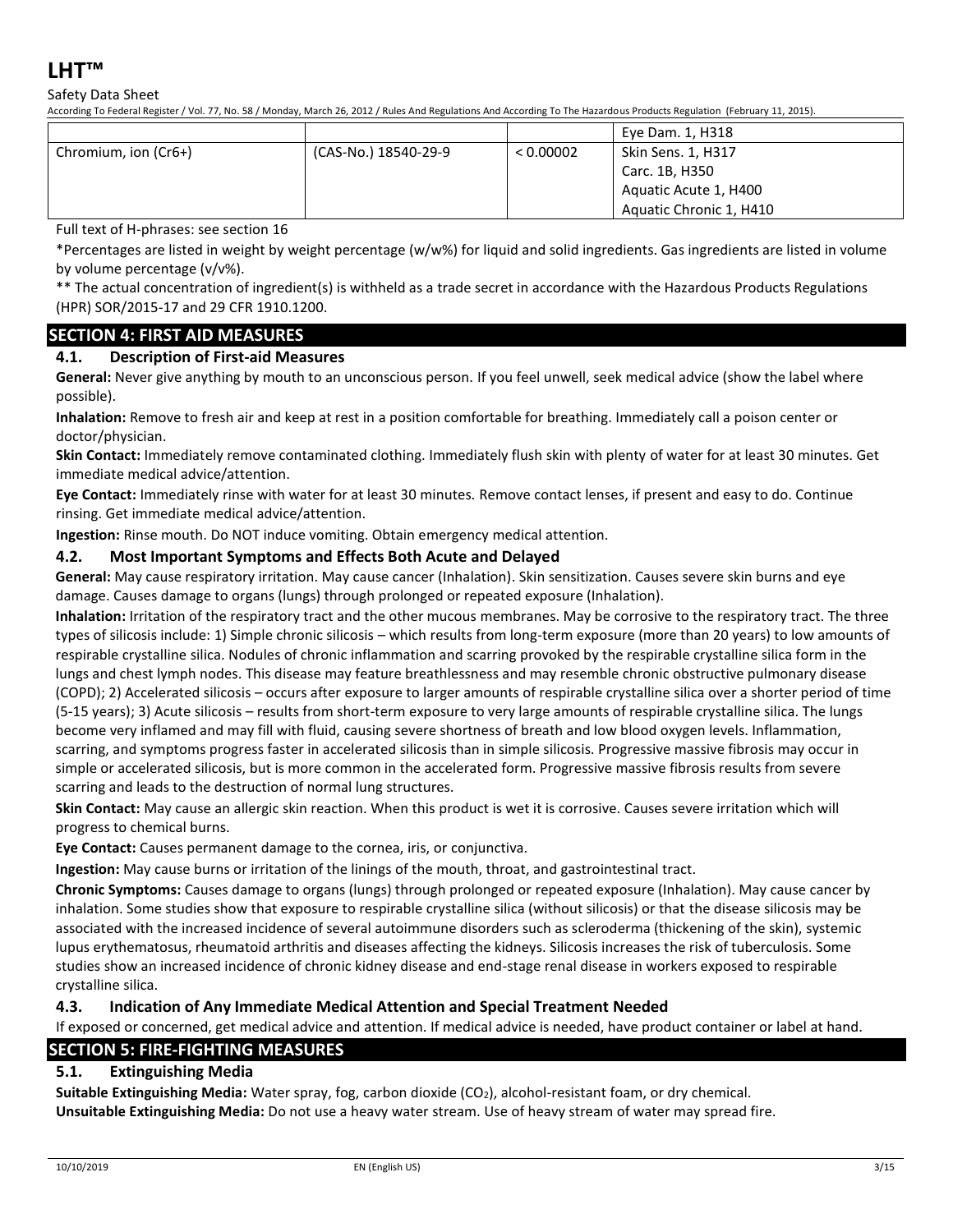

## Safety Data Sheet

According To Federal Register / Vol. 77, No. 58 / Monday, March 26, 2012 / Rules And Regulations And According To The Hazardous Products Regulation (February 11, 2015).

#### **5.2. Special Hazards Arising From the Substance or Mixture**

**Fire Hazard:** Not considered flammable but may burn at high temperatures.

**Explosion Hazard:** Product is not explosive.

**Reactivity:** May react exothermically with water releasing heat. Adding an acid to a base or base to an acid may cause a violent reaction. Quartz (silica) will dissolve in hydrofluoric acid producing a corrosive gas, silicon tetrafluoride. Calcium oxide reacts with water to form corrosive calcium hydroxide, with evolution of much heat. Temperatures as high as 800° C (1472 °F) have been reached with addition of water (moisture in air or soil).

#### **5.3. Advice for Firefighters**

**Precautionary Measures Fire:** Exercise caution when fighting any chemical fire.

**Firefighting Instructions:** Use water spray or fog for cooling exposed containers.

**Protection During Firefighting:** Do not enter fire area without proper protective equipment, including respiratory protection. **Hazardous Combustion Products**: Carbon oxides (CO, CO2). Oxides of silicone. Aldehydes. Ammonia.

#### **5.4. Reference to Other Sections**

Refer to Section 9 for flammability properties.

#### **SECTION 6: ACCIDENTAL RELEASE MEASURES**

#### **6.1. Personal Precautions, Protective Equipment and Emergency Procedures**

**General Measures:** Do not breathe dust. Do not get in eyes, on skin, or on clothing. Do not handle until all safety precautions have been read and understood.

#### **6.1.1. For Non-Emergency Personnel**

**Protective Equipment:** Use appropriate personal protective equipment (PPE).

**Emergency Procedures:** Evacuate unnecessary personnel.

#### **6.1.2. For Emergency Personnel**

**Protective Equipment:** Equip cleanup crew with proper protection.

**Emergency Procedures:** Upon arrival at the scene, a first responder is expected to recognize the presence of dangerous goods, protect oneself and the public, secure the area, and call for the assistance of trained personnel as soon as conditions permit. Ventilate area.

#### **6.2. Environmental Precautions**

Prevent entry to sewers and public waters.

#### **6.3. Methods and Materials for Containment and Cleaning Up**

**For Containment:** Contain solid spills with appropriate barriers and prevent migration and entry into sewers or streams. As an immediate precautionary measure, isolate spill or leak area in all directions.

**Methods for Cleaning Up:** Clean up spills immediately and dispose of waste safely. Recover the product by vacuuming, shoveling or sweeping. Transfer spilled material to a suitable container for disposal. Contact competent authorities after a spill. Cautiously neutralize spilled solid.

#### **6.4. Reference to Other Sections**

See Section 8 for exposure controls and personal protection and Section 13 for disposal considerations.

## **SECTION 7: HANDLING AND STORAGE**

## **7.1. Precautions for Safe Handling**

**Additional Hazards When Processed:** May release corrosive vapors.

**Precautions for Safe Handling:** Wash hands and other exposed areas with mild soap and water before eating, drinking or smoking and when leaving work. Avoid contact with eyes, skin and clothing. Obtain special instructions before use. Do not handle until all safety precautions have been read and understood. Do not breathe dust. Do not get in eyes, on skin, or on clothing. Handle empty containers with care because they may still present a hazard.

**Hygiene Measures:** Handle in accordance with good industrial hygiene and safety procedures.

#### **7.2. Conditions for Safe Storage, Including Any Incompatibilities**

**Technical Measures:** Comply with applicable regulations.

**Storage Conditions:** Keep container closed when not in use. Store in a dry, cool place. Keep/Store away from direct sunlight, extremely high or low temperatures and incompatible materials. Store locked up/in a secure area. Store in original container or corrosive resistant and/or lined container.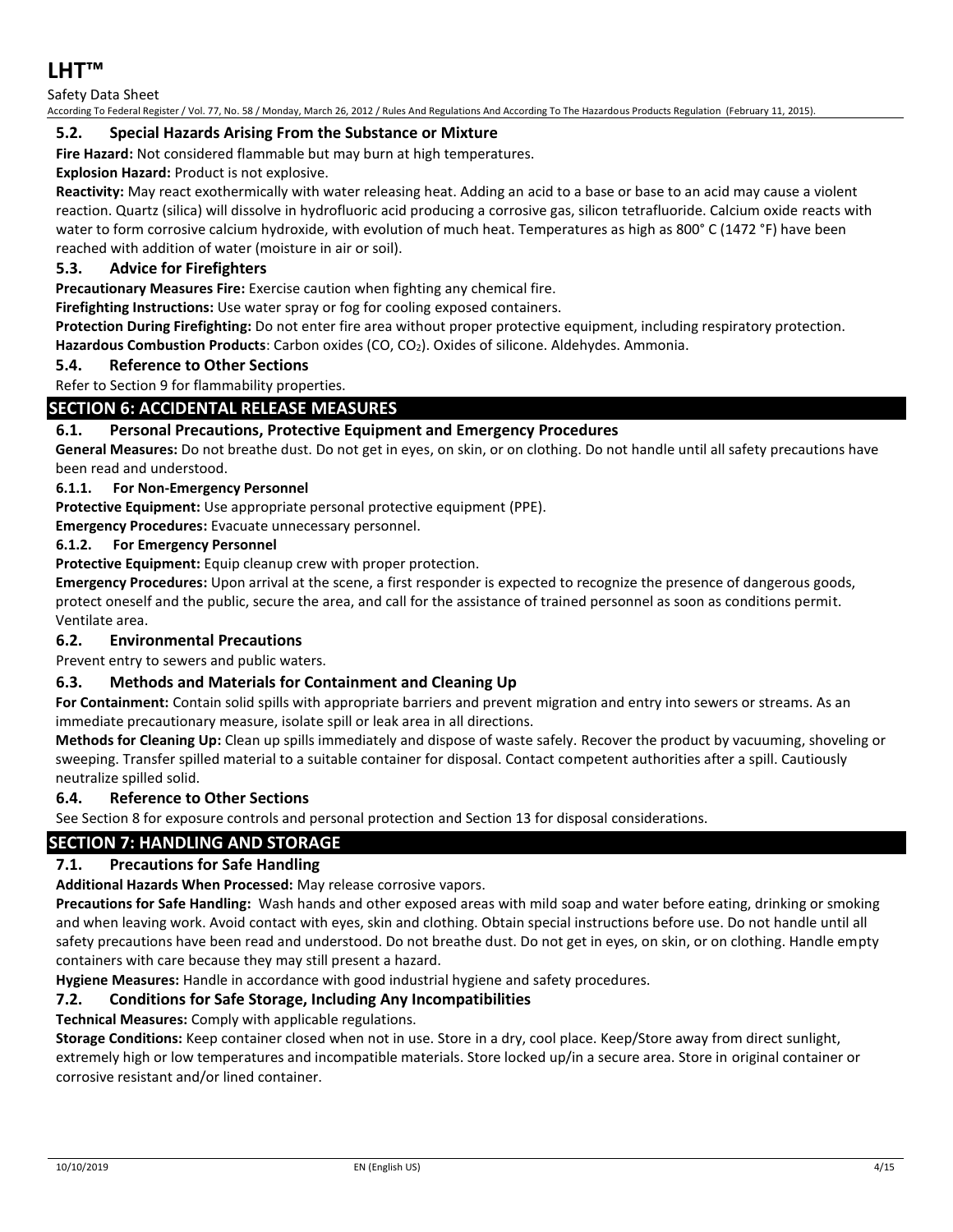## Safety Data Sheet

According To Federal Register / Vol. 77, No. 58 / Monday, March 26, 2012 / Rules And Regulations And According To The Hazardous Products Regulation (February 11, 2015).

**Incompatible Materials:** Reactive or incompatible with the following materials: oxidizing materials, acids, aluminum and ammonium salt.

Portland cement is highly alkaline and will react with acids to produce a violent, heat-generating reaction. Toxic gases or vapors may be given off depending on the acid involved. Reacts with acids, aluminum metals and ammonium salts. Aluminum powder and other alkali and alkaline earth elements will react in wet mortar or concrete, liberating hydrogen gas. Limestone ignites on contact with fluorine and is incompatible with acids, alum, ammonium salts, and magnesium. Silica reacts violently with powerful oxidizing agents such as fluorine, boron trifluoride, chlorine trifluoride, manganese trifluoride, and oxygen difluoride yielding possible fire and/or explosions. Silicates dissolve readily in hydrofluoric acid producing a corrosive gas — silicon tetrafluoride.

## **7.3. Specific End Use(s)**

Tile Adhesive

## **SECTION 8: EXPOSURE CONTROLS/PERSONAL PROTECTION**

## **8.1. Control Parameters**

For substances listed in section 3 that are not listed here, there are no established exposure limits from the manufacturer, supplier, importer, or the appropriate advisory agency including: ACGIH (TLV), AIHA (WEEL), NIOSH (REL), OSHA (PEL), or Canadian provincial governments.

| Quartz (14808-60-7)                                                                                  |                                      |                                                                    |  |
|------------------------------------------------------------------------------------------------------|--------------------------------------|--------------------------------------------------------------------|--|
| <b>USA ACGIH</b>                                                                                     | ACGIH TWA (mg/m <sup>3</sup> )       | 0.025 mg/m <sup>3</sup> (respirable particulate matter)            |  |
| <b>USA ACGIH</b>                                                                                     | <b>ACGIH chemical category</b>       | A2 - Suspected Human Carcinogen                                    |  |
| <b>USA OSHA</b>                                                                                      | OSHA PEL (TWA) (mg/m <sup>3</sup> )  | 50 μg/m <sup>3</sup> (Respirable crystalline silica)               |  |
| NIOSH REL (TWA) (mg/m <sup>3</sup> )<br>0.05 mg/m <sup>3</sup> (respirable dust)<br><b>USA NIOSH</b> |                                      |                                                                    |  |
| <b>USA IDLH</b>                                                                                      | US IDLH $(mg/m3)$                    | 50 mg/m <sup>3</sup> (respirable dust)                             |  |
| <b>Alberta</b>                                                                                       | OEL TWA (mg/m <sup>3</sup> )         | 0.025 mg/m <sup>3</sup> (respirable particulate)                   |  |
| <b>British Columbia</b>                                                                              | OEL TWA (mg/m <sup>3</sup> )         | $\overline{0.0}$ 25 mg/m <sup>3</sup> (respirable)                 |  |
| <b>Manitoba</b>                                                                                      | OEL TWA (mg/m <sup>3</sup> )         | 0.025 mg/m <sup>3</sup> (respirable particulate matter)            |  |
| <b>New Brunswick</b>                                                                                 | OEL TWA (mg/m <sup>3</sup> )         | $\overline{0.1}$ mg/m <sup>3</sup> (respirable fraction)           |  |
| <b>Newfoundland &amp; Labrador</b>                                                                   | OEL TWA (mg/m <sup>3</sup> )         | 0.025 mg/m <sup>3</sup> (respirable particulate matter)            |  |
| <b>Nova Scotia</b>                                                                                   | OEL TWA (mg/m <sup>3</sup> )         | 0.025 mg/m <sup>3</sup> (respirable particulate matter)            |  |
| <b>Nunavut</b>                                                                                       | OEL TWA (mg/m <sup>3</sup> )         | 0.05 mg/m <sup>3</sup> (respirable fraction (Silica - crystalline) |  |
| <b>Northwest Territories</b>                                                                         | OEL TWA (mg/m <sup>3</sup> )         | 0.05 mg/m <sup>3</sup> (respirable fraction (Silica - crystalline) |  |
| Ontario                                                                                              | OEL TWA (mg/m <sup>3</sup> )         | 0.1 mg/m <sup>3</sup> (designated substances regulation-respirable |  |
|                                                                                                      |                                      | (Silica, crystalline)                                              |  |
| OEL TWA (mg/m <sup>3</sup> )<br><b>Prince Edward Island</b>                                          |                                      | 0.025 mg/m <sup>3</sup> (respirable particulate matter)            |  |
| Québec                                                                                               | VEMP ( $mg/m3$ )                     | 0.1 mg/m <sup>3</sup> (respirable dust)                            |  |
| Saskatchewan                                                                                         | OEL TWA (mg/m <sup>3</sup> )         | 0.05 mg/m <sup>3</sup> (respirable fraction (Silica - crystalline  |  |
|                                                                                                      |                                      | (Trydimite removed))                                               |  |
| Yukon                                                                                                | OEL TWA (mg/m <sup>3</sup> )         | 300 particle/mL (Silica - Quartz, crystalline)                     |  |
| Cement, portland, chemicals (65997-15-1)                                                             |                                      |                                                                    |  |
| <b>USA ACGIH</b>                                                                                     | ACGIH TWA (mg/m <sup>3</sup> )       | 1 mg/m <sup>3</sup> (particulate matter containing no asbestos and |  |
|                                                                                                      |                                      | <1% crystalline silica, respirable particulate matter)             |  |
| <b>USA ACGIH</b>                                                                                     | <b>ACGIH chemical category</b>       | Not Classifiable as a Human Carcinogen                             |  |
| <b>USA OSHA</b>                                                                                      | OSHA PEL (TWA) (mg/m <sup>3</sup> )  | 15 mg/m <sup>3</sup> (total dust)                                  |  |
|                                                                                                      |                                      | 5 mg/m <sup>3</sup> (respirable fraction)                          |  |
| <b>USA NIOSH</b>                                                                                     | NIOSH REL (TWA) (mg/m <sup>3</sup> ) | 10 mg/m <sup>3</sup> (total dust)                                  |  |
|                                                                                                      |                                      | 5 mg/m <sup>3</sup> (respirable dust)                              |  |
| <b>USA IDLH</b>                                                                                      | US IDLH $(mg/m3)$                    | 5000 mg/m <sup>3</sup>                                             |  |
| <b>Alberta</b>                                                                                       | OEL TWA (mg/m <sup>3</sup> )         | $10 \text{ mg/m}^3$                                                |  |
| <b>British Columbia</b>                                                                              | OEL TWA (mg/m <sup>3</sup> )         | 1 mg/m <sup>3</sup> (particulate matter containing no Asbestos and |  |
|                                                                                                      |                                      | <1% Crystalline silica-respirable particulate)                     |  |
| Manitoba                                                                                             | OEL TWA (mg/m <sup>3</sup> )         | 1 mg/m <sup>3</sup> (particulate matter containing no Asbestos and |  |
|                                                                                                      |                                      | <1% Crystalline silica, respirable particulate matter-             |  |
|                                                                                                      |                                      | particulate matter, respirable particulate matter)                 |  |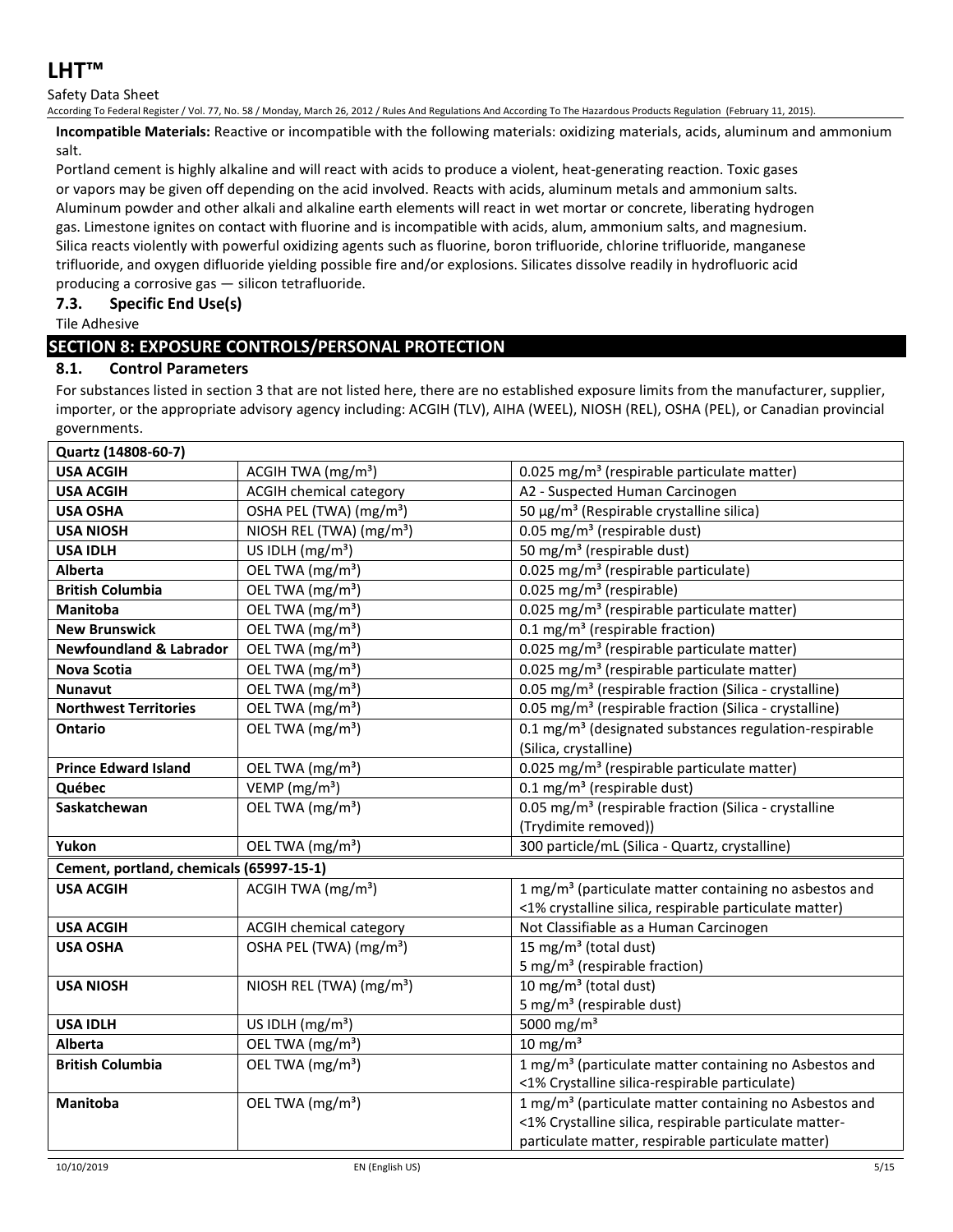Safety Data Sheet

According To Federal Register / Vol. 77, No. 58 / Monday, March 26, 2012 / Rules And Regulations And According To The Hazardous Products Regulation (February 11, 2015).

| <b>New Brunswick</b>               | OEL TWA (mg/m <sup>3</sup> )         | 10 mg/m <sup>3</sup> (particulate matter containing no Asbestos and |
|------------------------------------|--------------------------------------|---------------------------------------------------------------------|
|                                    |                                      | <1% Crystalline silica)                                             |
| <b>Newfoundland &amp; Labrador</b> | OEL TWA (mg/m <sup>3</sup> )         | 1 mg/m <sup>3</sup> (particulate matter containing no Asbestos and  |
|                                    |                                      | <1% Crystalline silica, respirable particulate matter-              |
|                                    |                                      | particulate matter, respirable particulate matter)                  |
| <b>Nova Scotia</b>                 | OEL TWA (mg/m <sup>3</sup> )         | 1 mg/m <sup>3</sup> (particulate matter containing no Asbestos and  |
|                                    |                                      | <1% Crystalline silica, respirable particulate matter-              |
|                                    |                                      | particulate matter, respirable particulate matter)                  |
| <b>Nunavut</b>                     | OEL STEL (mg/m <sup>3</sup> )        | 20 mg/m $3$                                                         |
| <b>Nunavut</b>                     | OEL TWA (mg/m <sup>3</sup> )         | $10 \text{ mg/m}^3$                                                 |
| <b>Northwest Territories</b>       | OEL STEL (mg/m <sup>3</sup> )        | 20 mg/m $3$                                                         |
| <b>Northwest Territories</b>       | OEL TWA (mg/m <sup>3</sup> )         | $10 \text{ mg/m}^3$                                                 |
| <b>Ontario</b>                     | OEL TWA (mg/m <sup>3</sup> )         | 1 mg/m <sup>3</sup> (containing no Asbestos and <1% Crystalline     |
|                                    |                                      | silica-respirable)                                                  |
| <b>Prince Edward Island</b>        | OEL TWA (mg/m <sup>3</sup> )         | 1 mg/m <sup>3</sup> (particulate matter containing no Asbestos and  |
|                                    |                                      | <1% Crystalline silica, respirable particulate matter-              |
|                                    |                                      | particulate matter, respirable particulate matter)                  |
| Québec                             | VEMP ( $mg/m3$ )                     | 10 mg/m <sup>3</sup> (containing no Asbestos and <1% Crystalline    |
|                                    |                                      | silica-total dust)                                                  |
|                                    |                                      | 5 mg/m <sup>3</sup> (containing no Asbestos and <1% Crystalline     |
|                                    |                                      | silica-respirable dust)                                             |
| Saskatchewan                       | OEL STEL (mg/m <sup>3</sup> )        | 20 mg/m $3$                                                         |
| Saskatchewan                       | OEL TWA (mg/m <sup>3</sup> )         | $10 \text{ mg/m}^3$                                                 |
| Yukon                              | OEL STEL (mg/m <sup>3</sup> )        | 20 mg/m $3$                                                         |
| Yukon                              | OEL TWA (mg/m <sup>3</sup> )         | 30 mppcf                                                            |
|                                    |                                      | $10 \text{ mg/m}^3$                                                 |
| Calcium oxide (1305-78-8)          |                                      |                                                                     |
| <b>USA ACGIH</b>                   | ACGIH TWA (mg/m <sup>3</sup> )       | 2 mg/ $m3$                                                          |
| <b>USA OSHA</b>                    | OSHA PEL (TWA) (mg/m <sup>3</sup> )  | 5 mg/ $m3$                                                          |
| <b>USA NIOSH</b>                   | NIOSH REL (TWA) (mg/m <sup>3</sup> ) | 2 mg/ $m3$                                                          |
| <b>USA IDLH</b>                    | US IDLH $(mg/m3)$                    | 25 mg/ $m3$                                                         |
| Alberta                            | OEL TWA (mg/m <sup>3</sup> )         | $2 \text{ mg/m}^3$                                                  |
| <b>British Columbia</b>            | OEL TWA (mg/m <sup>3</sup> )         | 2 mg/ $m3$                                                          |
| <b>Manitoba</b>                    | OEL TWA (mg/m <sup>3</sup> )         | 2 mg/ $m3$                                                          |
| <b>New Brunswick</b>               | OEL TWA (mg/m <sup>3</sup> )         | 2 mg/ $m3$                                                          |
| <b>Newfoundland &amp; Labrador</b> | OEL TWA (mg/m <sup>3</sup> )         | $\frac{1}{2}$ mg/m <sup>3</sup>                                     |
| Nova Scotia                        | OEL TWA (mg/m <sup>3</sup> )         | 2 mg/ $m3$                                                          |
| <b>Nunavut</b>                     | OEL STEL (mg/m <sup>3</sup> )        | 4 mg/ $m3$                                                          |
| Nunavut                            | OEL TWA (mg/m <sup>3</sup> )         | 2 mg/ $m3$                                                          |
| <b>Northwest Territories</b>       | OEL STEL (mg/m <sup>3</sup> )        | 4 mg/ $m3$                                                          |
| <b>Northwest Territories</b>       | OEL TWA (mg/m <sup>3</sup> )         | 2 mg/ $m3$                                                          |
| Ontario                            | OEL TWA (mg/m <sup>3</sup> )         | 2 mg/ $m3$                                                          |
| <b>Prince Edward Island</b>        | OEL TWA (mg/m <sup>3</sup> )         | 2 mg/ $m3$                                                          |
| Québec                             | VEMP ( $mg/m3$ )                     | 2 mg/ $m3$                                                          |
| Saskatchewan                       | OEL STEL (mg/m <sup>3</sup> )        | 4 mg/ $m3$                                                          |
| Saskatchewan<br>Yukon              | OEL TWA (mg/m <sup>3</sup> )         | 2 mg/ $m3$                                                          |
|                                    | OEL STEL (mg/m <sup>3</sup> )        | 4 mg/ $m3$                                                          |
| Yukon                              | OEL TWA (mg/m <sup>3</sup> )         | 2 mg/ $m3$                                                          |
| Magnesium oxide (MgO) (1309-48-4)  |                                      |                                                                     |
| <b>USA ACGIH</b>                   | ACGIH TWA (mg/m <sup>3</sup> )       | 10 mg/m <sup>3</sup> (inhalable particulate matter)                 |
| <b>USA ACGIH</b>                   | <b>ACGIH chemical category</b>       | Not Classifiable as a Human Carcinogen                              |
| <b>USA OSHA</b>                    | OSHA PEL (TWA) (mg/m <sup>3</sup> )  | 15 mg/m <sup>3</sup> (fume, total particulate)                      |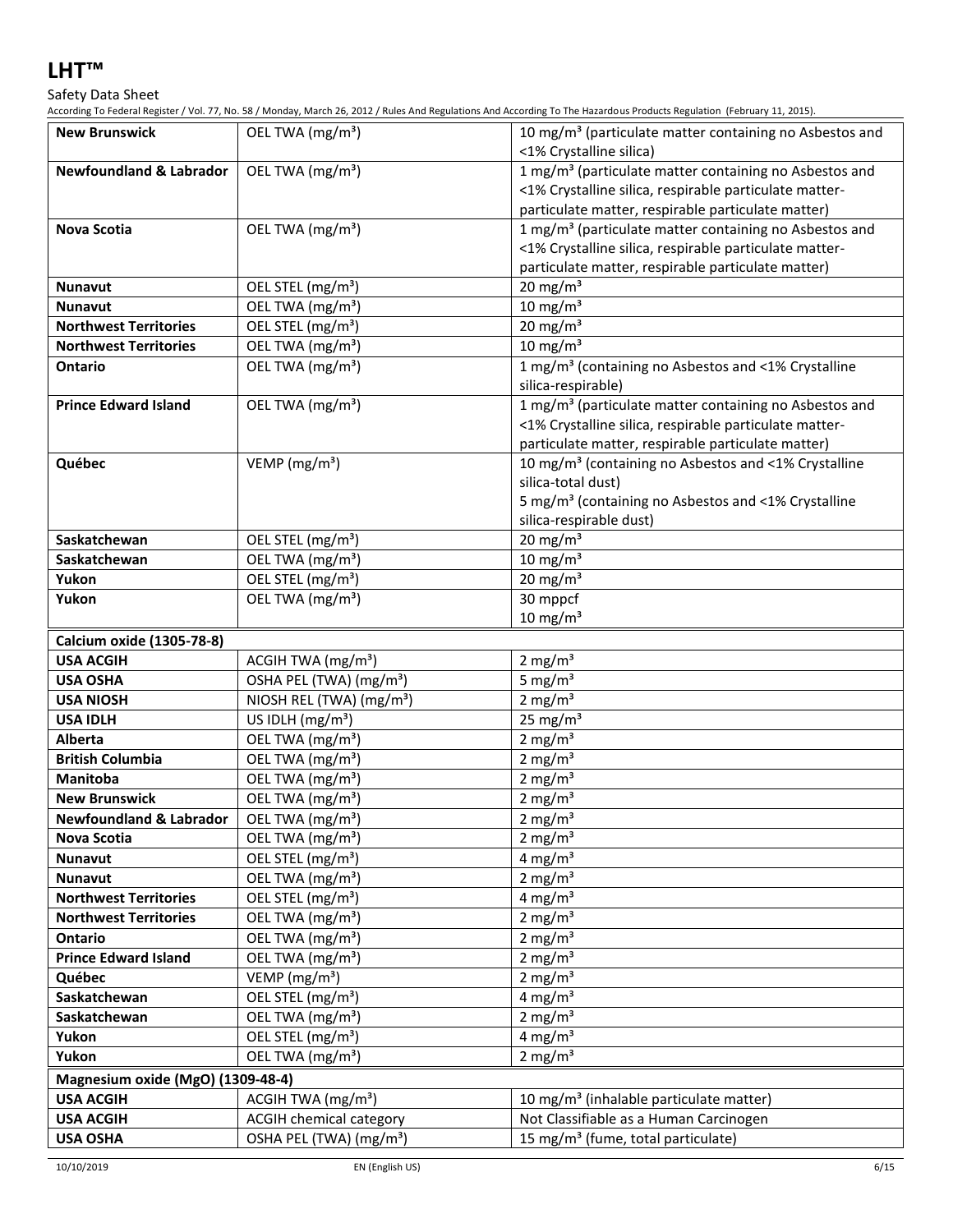#### Safety Data Sheet

According To Federal Register / Vol. 77, No. 58 / Monday, March 26, 2012 / Rules And Regulations And According To The Hazardous Products Regulation (February 11, 2015).

| <b>USA IDLH</b>                        | US IDLH $(mg/m3)$                                                                | 750 mg/m <sup>3</sup> (fume)                                         |  |
|----------------------------------------|----------------------------------------------------------------------------------|----------------------------------------------------------------------|--|
| <b>Alberta</b>                         | OEL TWA (mg/m <sup>3</sup> )                                                     | 10 mg/m $3$ (fume)                                                   |  |
| <b>British Columbia</b>                | OEL STEL (mg/m <sup>3</sup> )<br>10 mg/m <sup>3</sup> (respirable dust and fume) |                                                                      |  |
| <b>British Columbia</b>                | OEL TWA (mg/m <sup>3</sup> )                                                     | 10 mg/m <sup>3</sup> (fume, inhalable)                               |  |
|                                        |                                                                                  | 3 mg/m <sup>3</sup> (respirable dust and fume)                       |  |
| <b>Manitoba</b>                        | OEL TWA (mg/m <sup>3</sup> )                                                     | 10 mg/m <sup>3</sup> (inhalable particulate matter)                  |  |
| <b>New Brunswick</b>                   | OEL TWA (mg/m <sup>3</sup> )                                                     | 10 mg/m $3$ (fume)                                                   |  |
| <b>Newfoundland &amp; Labrador</b>     | OEL TWA (mg/m <sup>3</sup> )                                                     | 10 mg/m <sup>3</sup> (inhalable particulate matter)                  |  |
| <b>Nova Scotia</b>                     | OEL TWA (mg/m <sup>3</sup> )                                                     | 10 mg/m <sup>3</sup> (inhalable particulate matter)                  |  |
| Nunavut                                | OEL STEL (mg/m <sup>3</sup> )                                                    | 20 mg/m <sup>3</sup> (inhalable fraction)                            |  |
| <b>Nunavut</b>                         | OEL TWA (mg/m <sup>3</sup> )                                                     | 10 mg/m <sup>3</sup> (inhalable fraction)                            |  |
| <b>Northwest Territories</b>           | OEL STEL (mg/m <sup>3</sup> )                                                    | 20 mg/m <sup>3</sup> (inhalable fraction)                            |  |
| <b>Northwest Territories</b>           | OEL TWA (mg/m <sup>3</sup> )                                                     | 10 mg/m <sup>3</sup> (inhalable fraction)                            |  |
| <b>Ontario</b>                         | OEL TWA (mg/m <sup>3</sup> )                                                     | 10 mg/m <sup>3</sup> (inhalable)                                     |  |
| <b>Prince Edward Island</b>            | OEL TWA (mg/m <sup>3</sup> )                                                     | 10 mg/m <sup>3</sup> (inhalable particulate matter)                  |  |
| Québec                                 | VEMP ( $mg/m3$ )                                                                 | 10 mg/m <sup>3</sup> (fume)                                          |  |
| Saskatchewan                           | OEL STEL (mg/m <sup>3</sup> )                                                    | 20 mg/m <sup>3</sup> (inhalable fraction)                            |  |
| Saskatchewan                           | OEL TWA (mg/m <sup>3</sup> )                                                     | 10 mg/m <sup>3</sup> (inhalable fraction)                            |  |
| Yukon                                  | OEL STEL (mg/m <sup>3</sup> )                                                    | 10 mg/m $3$ (fume)                                                   |  |
| Yukon                                  | OEL TWA (mg/m <sup>3</sup> )                                                     | 10 mg/m $3$ (fume)                                                   |  |
|                                        |                                                                                  |                                                                      |  |
| Limestone (1317-65-3)                  |                                                                                  |                                                                      |  |
| <b>USA OSHA</b>                        | OSHA PEL (TWA) (mg/m <sup>3</sup> )                                              | 15 mg/m <sup>3</sup> (total dust)                                    |  |
|                                        |                                                                                  | 5 mg/m <sup>3</sup> (respirable fraction)                            |  |
| <b>USA NIOSH</b>                       | NIOSH REL (TWA) (mg/m <sup>3</sup> )                                             | 10 mg/m <sup>3</sup> (total dust)                                    |  |
|                                        |                                                                                  | 5 mg/m <sup>3</sup> (respirable dust)                                |  |
| <b>Alberta</b>                         | OEL TWA (mg/m <sup>3</sup> )                                                     | $10 \text{ mg/m}^3$                                                  |  |
| <b>British Columbia</b>                | OEL STEL (mg/m <sup>3</sup> )                                                    | 20 mg/m <sup>3</sup> (total)                                         |  |
| <b>British Columbia</b>                | OEL TWA (mg/m <sup>3</sup> )                                                     | $\overline{10 \text{ mg/m}^3}$ (total dust)                          |  |
|                                        |                                                                                  | 3 mg/m <sup>3</sup> (respirable fraction)                            |  |
| <b>New Brunswick</b>                   | OEL TWA (mg/m <sup>3</sup> )                                                     | 10 mg/m <sup>3</sup> (particulate matter containing no Asbestos and  |  |
|                                        |                                                                                  | <1% Crystalline silica)                                              |  |
| <b>Nunavut</b>                         | OEL STEL (mg/m <sup>3</sup> )                                                    | 20 mg/m $3$                                                          |  |
| <b>Nunavut</b>                         | OEL TWA (mg/m <sup>3</sup> )                                                     | $10 \text{ mg/m}^3$                                                  |  |
| <b>Northwest Territories</b>           | OEL STEL (mg/m <sup>3</sup> )                                                    | $20 \text{ mg/m}^3$                                                  |  |
| <b>Northwest Territories</b>           | OEL TWA (mg/m <sup>3</sup> )                                                     | 10 mg/m $3$                                                          |  |
| Québec                                 | VEMP ( $mg/m3$ )                                                                 | 10 mg/m <sup>3</sup> (Limestone, containing no Asbestos and <1%      |  |
|                                        |                                                                                  | Crystalline silica-total dust)                                       |  |
| Saskatchewan                           | OEL STEL (mg/m <sup>3</sup> )                                                    | $20 \text{ mg/m}^3$                                                  |  |
| Saskatchewan                           | OEL TWA (mg/m <sup>3</sup> )                                                     | 10 mg/m $3$                                                          |  |
| Yukon                                  | OEL STEL (mg/m <sup>3</sup> )                                                    | 20 mg/m $3$                                                          |  |
| Yukon                                  | OEL TWA (mg/m <sup>3</sup> )                                                     | 30 mppcf                                                             |  |
|                                        |                                                                                  | 10 mg/m $3$                                                          |  |
| Chromium, ion (Cr6+) (18540-29-9)      |                                                                                  |                                                                      |  |
| <b>USA OSHA</b>                        | OSHA PEL (TWA) (mg/m <sup>3</sup> )                                              | $5 \mu g/m^3$                                                        |  |
| Calcium sulfate dihydrate (13397-24-5) |                                                                                  |                                                                      |  |
| <b>USA ACGIH</b>                       | ACGIH TWA (mg/m <sup>3</sup> )                                                   | 10 mg/m <sup>3</sup> (inhalable particulate matter (Calcium sulfate) |  |
| <b>USA OSHA</b>                        | OSHA PEL (TWA) (mg/m <sup>3</sup> )                                              | 15 mg/m <sup>3</sup> (total dust)                                    |  |
|                                        |                                                                                  | 5 mg/m <sup>3</sup> (respirable fraction)                            |  |
| <b>USA NIOSH</b>                       | NIOSH REL (TWA) (mg/m <sup>3</sup> )                                             | 10 mg/m <sup>3</sup> (total dust)                                    |  |
|                                        |                                                                                  | 5 mg/m <sup>3</sup> (respirable dust)                                |  |
| Alberta                                | OEL TWA (mg/m <sup>3</sup> )                                                     | 10 mg/m <sup>3</sup> (Calcium sulphate)                              |  |
| <b>British Columbia</b>                | OEL STEL (mg/m <sup>3</sup> )                                                    | 20 mg/m <sup>3</sup> (total)                                         |  |
|                                        |                                                                                  |                                                                      |  |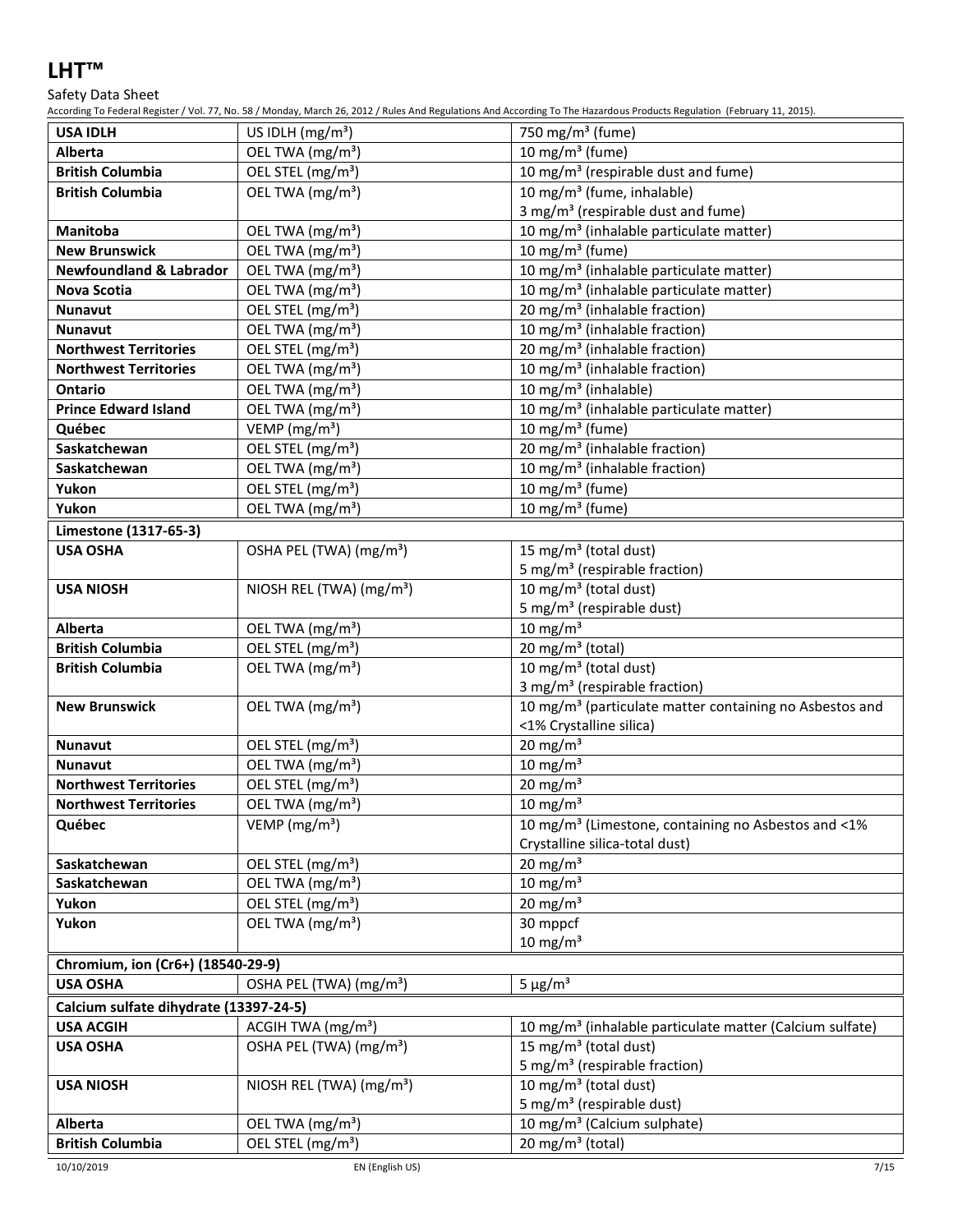Safety Data Sheet

According To Federal Register / Vol. 77, No. 58 / Monday, March 26, 2012 / Rules And Regulations And According To The Hazardous Products Regulation (February 11, 2015).

| <b>British Columbia</b>            | OEL TWA (mg/m <sup>3</sup> )                                  | 10 mg/m $3$ (total dust)                                                                                           |
|------------------------------------|---------------------------------------------------------------|--------------------------------------------------------------------------------------------------------------------|
|                                    |                                                               | 3 mg/m <sup>3</sup> (respirable fraction)                                                                          |
| Manitoba                           | OEL TWA (mg/m <sup>3</sup> )                                  | 10 mg/m <sup>3</sup> (inhalable particulate matter (Calcium sulfate)                                               |
| <b>Newfoundland &amp; Labrador</b> | OEL TWA (mg/m <sup>3</sup> )                                  | 10 mg/m <sup>3</sup> (inhalable particulate matter (Calcium sulfate)                                               |
| <b>Nova Scotia</b>                 | OEL TWA (mg/m <sup>3</sup> )                                  | 10 mg/m <sup>3</sup> (inhalable particulate matter (Calcium sulfate)                                               |
| Ontario                            | OEL TWA (mg/m <sup>3</sup> )                                  | 10 mg/m <sup>3</sup> (inhalable (Calcium sulfate)                                                                  |
| <b>Prince Edward Island</b>        | OEL TWA (mg/m <sup>3</sup> )                                  | 10 mg/m <sup>3</sup> (inhalable particulate matter (Calcium sulfate)                                               |
| Québec                             | VEMP ( $mg/m3$ )                                              | 10 mg/m <sup>3</sup> (containing no Asbestos and <1% Crystalline                                                   |
|                                    |                                                               | silica-total dust)                                                                                                 |
|                                    |                                                               | 5 mg/m <sup>3</sup> (containing no Asbestos and <1% Crystalline                                                    |
|                                    |                                                               | silica-respirable dust)                                                                                            |
| Saskatchewan                       | OEL STEL (mg/m <sup>3</sup> )                                 | 20 mg/m $3$                                                                                                        |
| Saskatchewan                       | OEL TWA (mg/m <sup>3</sup> )                                  | 10 mg/m $3$                                                                                                        |
| Yukon                              | OEL STEL (mg/m <sup>3</sup> )                                 | 20 mg/m $3$                                                                                                        |
| Yukon                              | OEL TWA (mg/m <sup>3</sup> )                                  | 30 mppcf                                                                                                           |
|                                    |                                                               | 10 mg/m $3$                                                                                                        |
|                                    | Particulates not otherwise classified (PNOC) (Not applicable) |                                                                                                                    |
| <b>USA ACGIH</b>                   | ACGIH TWA (mg/m <sup>3</sup> )                                | 3 mg/m <sup>3</sup> Respirable fraction                                                                            |
|                                    |                                                               | 10 mg/m <sup>3</sup> Total Dust                                                                                    |
| <b>USA OSHA</b>                    | OSHA PEL (TWA) (mg/m <sup>3</sup> )                           | 5 mg/m <sup>3</sup> Respirable fraction                                                                            |
|                                    |                                                               | 15 mg/m <sup>3</sup> Total Dust                                                                                    |
| Alberta                            | OEL TWA (mg/m <sup>3</sup> )                                  | 10 mg/m $3$ (total)                                                                                                |
|                                    |                                                               | 3 mg/m <sup>3</sup> (respirable)                                                                                   |
| <b>British Columbia</b>            | OEL TWA (mg/m <sup>3</sup> )                                  | 10 mg/m <sup>3</sup> (nuisance dust-total dust)                                                                    |
|                                    |                                                               | 3 mg/m <sup>3</sup> (nuisance dust-respirable fraction)                                                            |
| <b>Manitoba</b>                    | OEL TWA (mg/m <sup>3</sup> )                                  | 10 mg/m <sup>3</sup> (inhalable particles, recommended)                                                            |
|                                    |                                                               | 3 mg/m <sup>3</sup> (respirable particles, recommended)                                                            |
| <b>New Brunswick</b>               | OEL TWA (mg/m <sup>3</sup> )                                  | 3 mg/m <sup>3</sup> (particulate matter containing no Asbestos and                                                 |
|                                    |                                                               | <1% Crystalline silica, respirable fraction)                                                                       |
|                                    |                                                               | 10 mg/m <sup>3</sup> (particulate matter containing no Asbestos and                                                |
|                                    |                                                               | <1% Crystalline silica, inhalable fraction)                                                                        |
| <b>Newfoundland &amp; Labrador</b> | OEL TWA (mg/m <sup>3</sup> )                                  | 10 mg/m <sup>3</sup> (inhalable particles, recommended)                                                            |
| <b>Nova Scotia</b>                 | OEL TWA (mg/m <sup>3</sup> )                                  | 3 mg/m <sup>3</sup> (respirable particles, recommended)<br>10 mg/m <sup>3</sup> (inhalable particles, recommended) |
|                                    |                                                               | 3 mg/m <sup>3</sup> (respirable particles, recommended)                                                            |
| <b>Nunavut</b>                     | OEL STEL (mg/m <sup>3</sup> )                                 | 20 mg/m <sup>3</sup> (insoluble or poorly soluble-inhalable fraction)                                              |
|                                    |                                                               | 6 mg/m <sup>3</sup> (insoluble or poorly soluble-respirable fraction)                                              |
| <b>Nunavut</b>                     | OEL TWA (mg/m <sup>3</sup> )                                  | 10 mg/m <sup>3</sup> (insoluble or poorly soluble-inhalable fraction)                                              |
|                                    |                                                               | 3 mg/m <sup>3</sup> (insoluble or poorly soluble-respirable fraction)                                              |
| <b>Northwest Territories</b>       | OEL STEL (mg/m <sup>3</sup> )                                 | 20 mg/m <sup>3</sup> (insoluble or poorly soluble-inhalable fraction)                                              |
|                                    |                                                               | 6 mg/m <sup>3</sup> (insoluble or poorly soluble-respirable fraction)                                              |
| <b>Northwest Territories</b>       | OEL TWA (mg/m <sup>3</sup> )                                  | 10 mg/m <sup>3</sup> (insoluble or poorly soluble-inhalable fraction)                                              |
|                                    |                                                               | 3 mg/m <sup>3</sup> (insoluble or poorly soluble-respirable fraction)                                              |
| Ontario                            | OEL TWA (mg/m <sup>3</sup> )                                  | 10 mg/m <sup>3</sup> (inhalable)                                                                                   |
|                                    |                                                               | 3 mg/m <sup>3</sup> (respirable)                                                                                   |
| <b>Prince Edward Island</b>        | OEL TWA (mg/m <sup>3</sup> )                                  | 10 mg/m <sup>3</sup> (inhalable particles, recommended)                                                            |
|                                    |                                                               | 3 mg/m <sup>3</sup> (respirable particles, recommended)                                                            |
| Québec                             | VEMP ( $mg/m3$ )                                              | 10 mg/m <sup>3</sup> (including dust, inert or nuisance particulates-                                              |
|                                    |                                                               | total dust)                                                                                                        |
| Saskatchewan                       | OEL STEL (mg/m <sup>3</sup> )                                 | 20 mg/m <sup>3</sup> (insoluble or poorly soluble-inhalable fraction)                                              |
|                                    |                                                               | 6 mg/m <sup>3</sup> (insoluble or poorly soluble-respirable fraction)                                              |
| Saskatchewan                       | OEL TWA (mg/m <sup>3</sup> )                                  | 10 mg/m <sup>3</sup> (insoluble or poorly soluble-inhalable fraction)                                              |
|                                    |                                                               | 3 mg/m <sup>3</sup> (insoluble or poorly soluble-respirable fraction)                                              |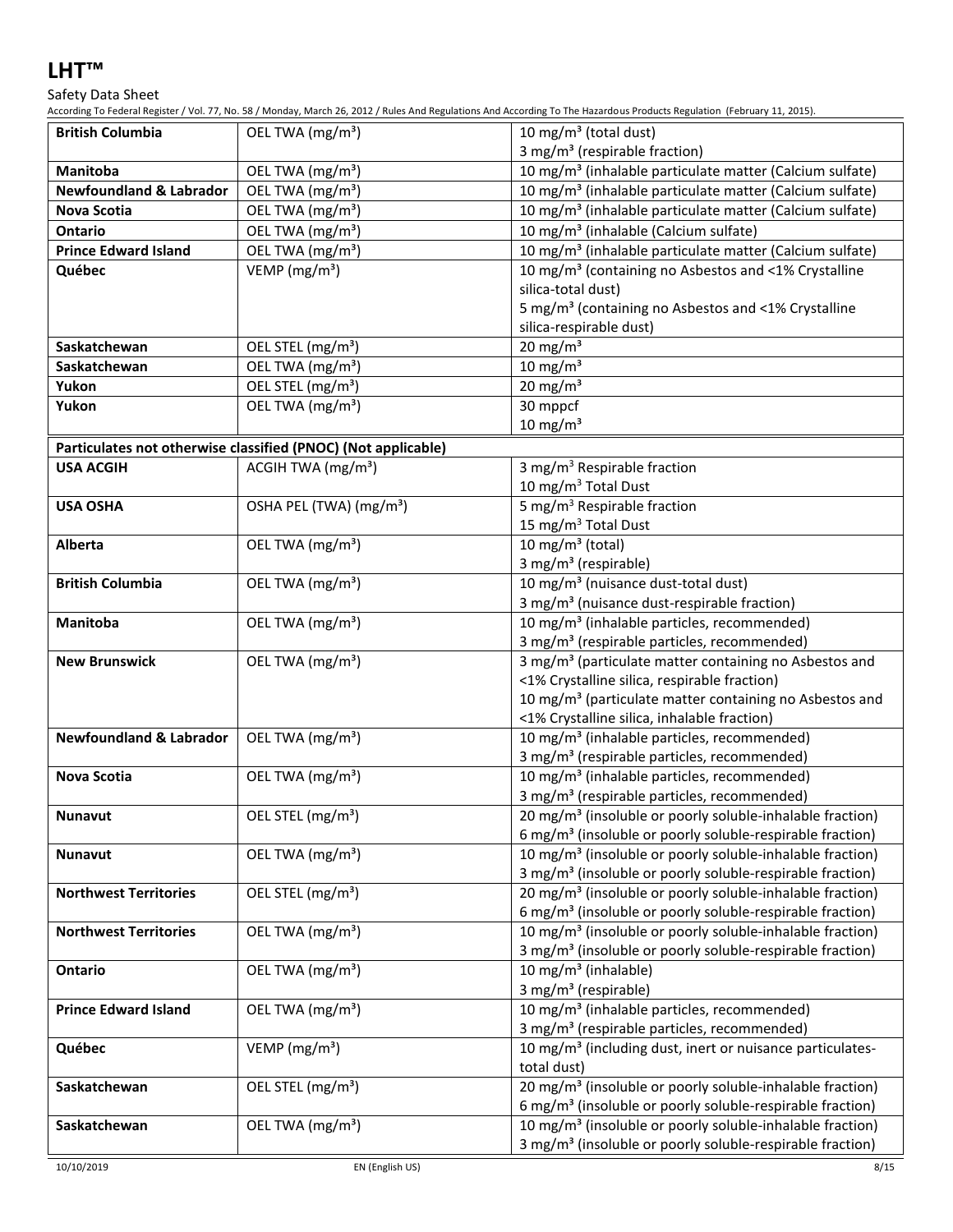Safety Data Sheet

According To Federal Register / Vol. 77, No. 58 / Monday, March 26, 2012 / Rules And Regulations And According To The Hazardous Products Regulation (February 11, 2015).

| Kaolin (1332-58-7)                 |                                      |                                                                    |
|------------------------------------|--------------------------------------|--------------------------------------------------------------------|
| <b>USA ACGIH</b>                   | ACGIH TWA (mg/m <sup>3</sup> )       | 2 mg/m <sup>3</sup> (particulate matter containing no asbestos and |
|                                    |                                      | <1% crystalline silica, respirable particulate matter)             |
| <b>USA ACGIH</b>                   | ACGIH chemical category              | Not Classifiable as a Human Carcinogen                             |
| <b>USA OSHA</b>                    | OSHA PEL (TWA) (mg/m <sup>3</sup> )  | 15 mg/m <sup>3</sup> (total dust)                                  |
|                                    |                                      | 5 mg/m <sup>3</sup> (respirable fraction)                          |
| <b>USA NIOSH</b>                   | NIOSH REL (TWA) (mg/m <sup>3</sup> ) | 10 mg/m <sup>3</sup> (total dust)                                  |
|                                    |                                      | 5 mg/m <sup>3</sup> (respirable dust)                              |
| Alberta                            | OEL TWA (mg/m <sup>3</sup> )         | 2 mg/m <sup>3</sup> (respirable)                                   |
| <b>British Columbia</b>            | OEL TWA (mg/m <sup>3</sup> )         | 2 mg/m <sup>3</sup> (particulate matter containing no Asbestos and |
|                                    |                                      | <1% Crystalline silica-respirable particulate)                     |
| <b>Manitoba</b>                    | OEL TWA (mg/m <sup>3</sup> )         | 2 mg/m <sup>3</sup> (particulate matter containing no Asbestos and |
|                                    |                                      | <1% Crystalline silica, respirable particulate matter-             |
|                                    |                                      | particulate matter, respirable particulate matter)                 |
| <b>New Brunswick</b>               | OEL TWA (mg/m <sup>3</sup> )         | 2 mg/m <sup>3</sup> (particulate matter containing no Asbestos and |
|                                    |                                      | <1% Crystalline silica, respirable fraction)                       |
| <b>Newfoundland &amp; Labrador</b> | OEL TWA (mg/m <sup>3</sup> )         | 2 mg/m <sup>3</sup> (particulate matter containing no Asbestos and |
|                                    |                                      | <1% Crystalline silica, respirable particulate matter-             |
|                                    |                                      | particulate matter, respirable particulate matter)                 |
| <b>Nova Scotia</b>                 | OEL TWA (mg/m <sup>3</sup> )         | 2 mg/m <sup>3</sup> (particulate matter containing no Asbestos and |
|                                    |                                      | <1% Crystalline silica, respirable particulate matter-             |
|                                    |                                      | particulate matter, respirable particulate matter)                 |
| <b>Nunavut</b>                     | OEL STEL (mg/m <sup>3</sup> )        | 4 mg/m <sup>3</sup> (respirable fraction)                          |
| <b>Nunavut</b>                     | OEL TWA (mg/m <sup>3</sup> )         | 2 mg/m <sup>3</sup> (respirable fraction)                          |
| <b>Northwest Territories</b>       | OEL STEL (mg/m <sup>3</sup> )        | 4 mg/m <sup>3</sup> (respirable fraction)                          |
| <b>Northwest Territories</b>       | OEL TWA (mg/m <sup>3</sup> )         | 2 mg/m <sup>3</sup> (respirable fraction)                          |
| Ontario                            | OEL TWA (mg/m <sup>3</sup> )         | 2 mg/m <sup>3</sup> (containing no Asbestos and <1% Crystalline    |
|                                    |                                      | silica-respirable)                                                 |
| <b>Prince Edward Island</b>        | OEL TWA (mg/m <sup>3</sup> )         | 2 mg/m <sup>3</sup> (particulate matter containing no Asbestos and |
|                                    |                                      | <1% Crystalline silica, respirable particulate matter-             |
|                                    |                                      | particulate matter, respirable particulate matter)                 |
| Québec                             | VEMP ( $mg/m3$ )                     | 5 mg/m <sup>3</sup> (containing no Asbestos and <1% Crystalline    |
|                                    |                                      | silica-respirable dust)                                            |
| Saskatchewan                       | OEL STEL (mg/m <sup>3</sup> )        | $\frac{1}{4}$ mg/m <sup>3</sup> (respirable fraction)              |
| Saskatchewan                       | OEL TWA (mg/m <sup>3</sup> )         | 2 mg/m <sup>3</sup> (respirable fraction)                          |
| Yukon                              | OEL STEL (mg/m <sup>3</sup> )        | 20 mg/m $3$                                                        |
| Yukon                              | OEL TWA (mg/m <sup>3</sup> )         | 30 mppcf                                                           |
|                                    |                                      | $10 \text{ mg/m}^3$                                                |

## **8.2. Exposure Controls**

**Appropriate Engineering Controls:** Ensure adequate ventilation, especially in confined areas. Ensure all national/local regulations are observed. Emergency eye wash fountains and safety showers should be available in the immediate vicinity of any potential exposure.

**Personal Protective Equipment:** Gloves. Protective clothing. Protective goggles. Insufficient ventilation: wear respiratory protection. Face shield.



**Materials for Protective Clothing:** Chemically resistant materials and fabrics. Corrosion-proof clothing.

**Hand Protection:** Wear protective gloves.

**Eye and Face Protection:** Chemical safety goggles and face shield.

**Skin and Body Protection:** Wear suitable protective clothing.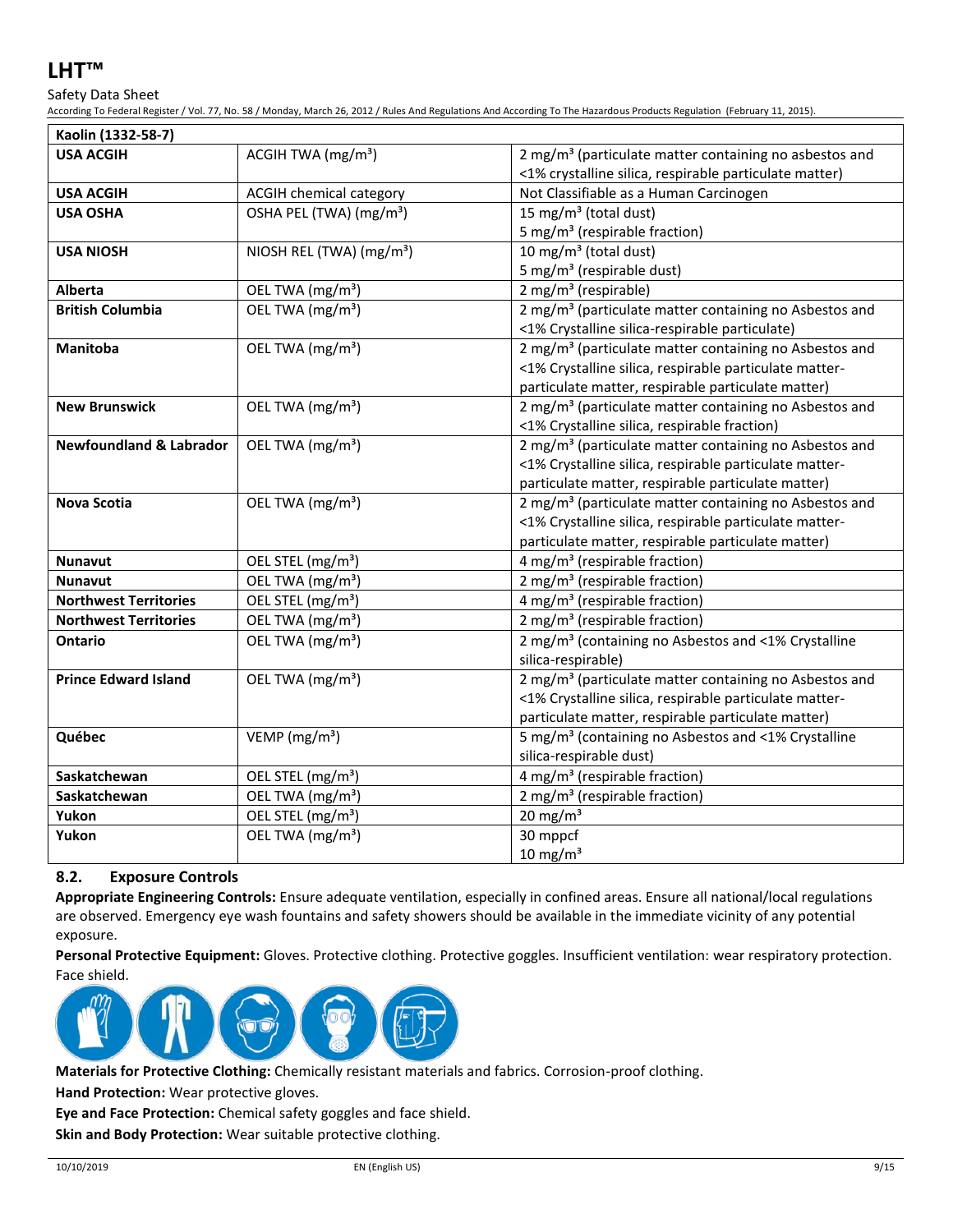Safety Data Sheet

According To Federal Register / Vol. 77, No. 58 / Monday, March 26, 2012 / Rules And Regulations And According To The Hazardous Products Regulation (February 11, 2015).

**Respiratory Protection:** If exposure limits are exceeded or irritation is experienced, approved respiratory protection should be worn. In case of inadequate ventilation, oxygen deficient atmosphere, or where exposure levels are not known wear approved respiratory protection.

**Other Information:** When using, do not eat, drink or smoke.

## **SECTION 9: PHYSICAL AND CHEMICAL PROPERTIES**

| <b>Information on Basic Physical and Chemical Properties</b><br>9.1. |                      |                  |
|----------------------------------------------------------------------|----------------------|------------------|
| <b>Physical State</b><br>Solid                                       |                      |                  |
| Appearance                                                           |                      | Gray             |
| Odor                                                                 |                      | Not available    |
| <b>Odor Threshold</b>                                                |                      | Not available    |
| рH                                                                   | $\ddot{\phantom{a}}$ | Not available    |
| <b>Evaporation Rate</b>                                              |                      | Not available    |
| <b>Melting Point</b>                                                 | $\ddot{\phantom{a}}$ | Not available    |
| <b>Freezing Point</b>                                                | $\ddot{\phantom{a}}$ | Not available    |
| <b>Boiling Point</b>                                                 |                      | Not available    |
| <b>Flash Point</b>                                                   | $\ddot{\phantom{a}}$ | Not available    |
| <b>Auto-ignition Temperature</b>                                     |                      | Not available    |
| <b>Decomposition Temperature</b>                                     |                      | Not available    |
| <b>Flammability (solid, gas)</b>                                     | ÷                    | Not available    |
| <b>Lower Flammable Limit</b>                                         | $\ddot{\phantom{a}}$ | Not available    |
| <b>Upper Flammable Limit</b>                                         | ÷                    | Not available    |
| <b>Vapor Pressure</b>                                                |                      | Not available    |
| Relative Vapor Density at 20°C                                       |                      | Not available    |
| <b>Relative Density</b>                                              |                      | Not available    |
| <b>Specific Gravity</b>                                              | $\ddot{\phantom{a}}$ | $1.2 - 1.5$      |
| Solubility                                                           | $\ddot{\cdot}$       | Water: Insoluble |
| <b>Partition Coefficient: N-Octanol/Water</b>                        | $\ddot{\phantom{a}}$ | Not available    |
| <b>Viscosity</b>                                                     |                      | Not available    |

## **SECTION 10: STABILITY AND REACTIVITY**

**10.1. Reactivity:** May react exothermically with water releasing heat. Adding an acid to a base or base to an acid may cause a violent reaction. Quartz (silica) will dissolve in hydrofluoric acid producing a corrosive gas, silicon tetrafluoride. Calcium oxide reacts with water to form corrosive calcium hydroxide, with evolution of much heat. Temperatures as high as 800° C (1472 °F) have been reached with addition of water (moisture in air or soil).

**10.2. Chemical Stability:** Stable under recommended handling and storage conditions (see section 7).

**10.3. Possibility of Hazardous Reactions:** Hazardous polymerization will not occur.

**10.4. Conditions to Avoid:** Direct sunlight, extremely high or low temperatures, and incompatible materials.

**10.5. Incompatible Materials:** Reactive or incompatible with the following materials: oxidizing materials, acids, aluminum and ammonium salt.

Portland cement is highly alkaline and will react with acids to produce a violent, heat-generating reaction. Toxic gases or vapors may be given off depending on the acid involved. Reacts with acids, aluminum metals and ammonium salts. Aluminum powder and other alkali and alkaline earth elements will react in wet mortar or concrete, liberating hydrogen gas. Limestone ignites on contact with fluorine and is incompatible with acids, alum, ammonium salts, and magnesium. Silica reacts violently with powerful oxidizing agents such as fluorine, boron trifluoride, chlorine trifluoride, manganese trifluoride, and oxygen difluoride yielding possible fire and/or explosions. Silicates dissolve readily in hydrofluoric acid producing a corrosive gas — silicon tetrafluoride.

**10.6. Hazardous Decomposition Products:** Thermal decomposition generates : Corrosive vapors.

## **SECTION 11: TOXICOLOGICAL INFORMATION**

## **11.1. Information on Toxicological Effects - Product**

**Acute Toxicity (Oral):** Not classified **Acute Toxicity (Dermal):** Not classified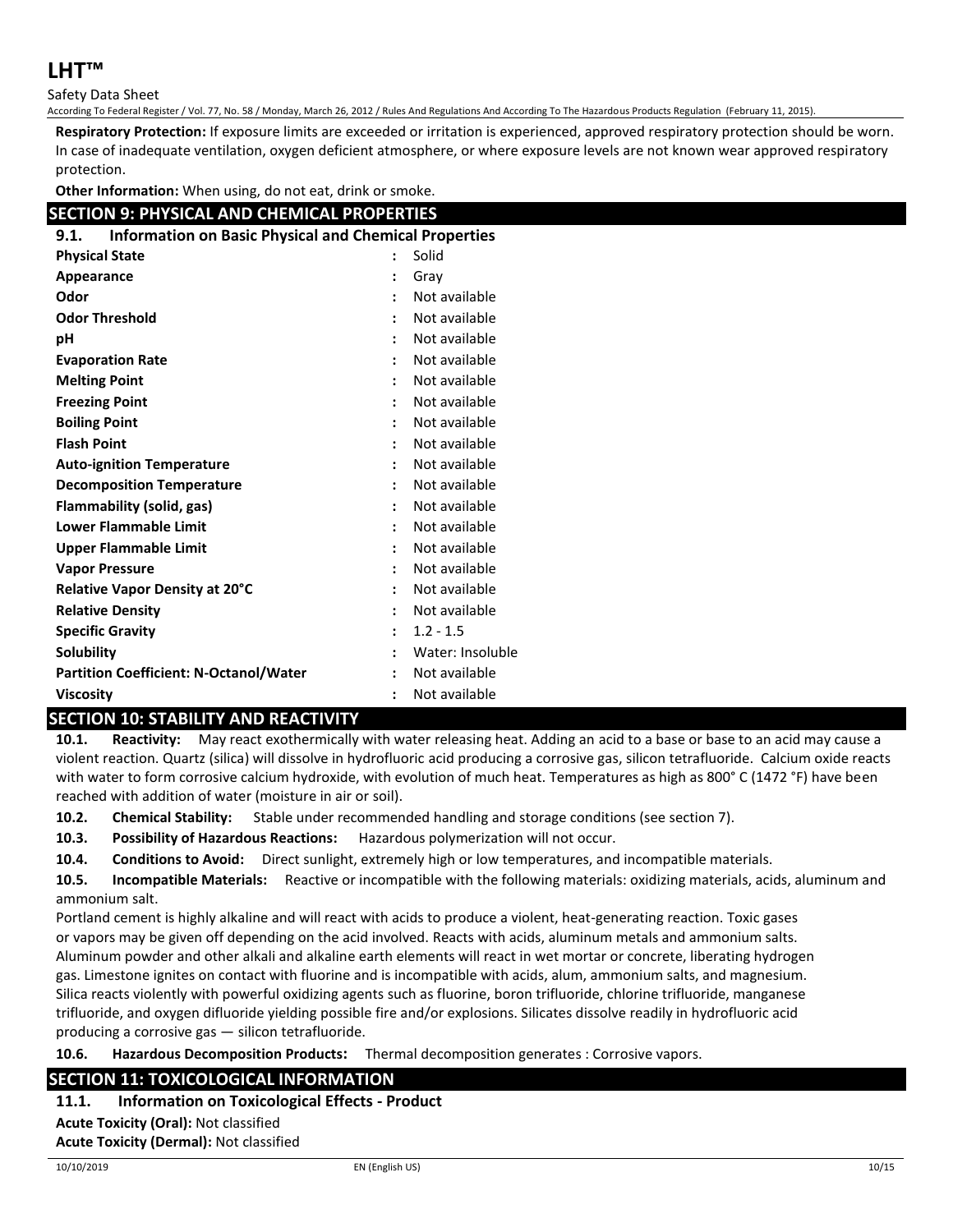Safety Data Sheet

According To Federal Register / Vol. 77, No. 58 / Monday, March 26, 2012 / Rules And Regulations And According To The Hazardous Products Regulation (February 11, 2015).

**Acute Toxicity (Inhalation):** Not classified

**LD50 and LC50 Data:** Not available

**Skin Corrosion/Irritation:** Causes severe skin burns and eye damage.

**Eye Damage/Irritation:** Causes serious eye damage.

**Respiratory or Skin Sensitization:** May cause an allergic skin reaction.

**Germ Cell Mutagenicity:** Not classified

**Carcinogenicity:** May cause cancer (Inhalation).

**Specific Target Organ Toxicity (Repeated Exposure):** Causes damage to organs (lungs) through prolonged or repeated exposure (Inhalation).

#### **Reproductive Toxicity:** Not classified

**Specific Target Organ Toxicity (Single Exposure):** May cause respiratory irritation.

#### **Aspiration Hazard:** Not classified

**Symptoms/Injuries After Inhalation:** Irritation of the respiratory tract and the other mucous membranes. May be corrosive to the respiratory tract. The three types of silicosis include: 1) Simple chronic silicosis – which results from long-term exposure (more than 20 years) to low amounts of respirable crystalline silica. Nodules of chronic inflammation and scarring provoked by the respirable crystalline silica form in the lungs and chest lymph nodes. This disease may feature breathlessness and may resemble chronic obstructive pulmonary disease (COPD); 2) Accelerated silicosis – occurs after exposure to larger amounts of respirable crystalline silica over a shorter period of time (5-15 years); 3) Acute silicosis – results from short-term exposure to very large amounts of respirable crystalline silica. The lungs become very inflamed and may fill with fluid, causing severe shortness of breath and low blood oxygen levels. Inflammation, scarring, and symptoms progress faster in accelerated silicosis than in simple silicosis. Progressive massive fibrosis may occur in simple or accelerated silicosis, but is more common in the accelerated form. Progressive massive fibrosis results from severe scarring and leads to the destruction of normal lung structures.

**Symptoms/Injuries After Skin Contact:** May cause an allergic skin reaction. When this product is wet it is corrosive. Causes severe irritation which will progress to chemical burns.

**Symptoms/Injuries After Eye Contact:** Causes permanent damage to the cornea, iris, or conjunctiva.

**Symptoms/Injuries After Ingestion:** May cause burns or irritation of the linings of the mouth, throat, and gastrointestinal tract. **Chronic Symptoms:** Causes damage to organs (lungs) through prolonged or repeated exposure (Inhalation). May cause cancer by inhalation. Some studies show that exposure to respirable crystalline silica (without silicosis) or that the disease silicosis may be associated with the increased incidence of several autoimmune disorders such as scleroderma (thickening of the skin), systemic lupus erythematosus, rheumatoid arthritis and diseases affecting the kidneys. Silicosis increases the risk of tuberculosis. Some studies show an increased incidence of chronic kidney disease and end-stage renal disease in workers exposed to respirable crystalline silica.

## **11.2. Information on Toxicological Effects - Ingredient(s)**

#### **LD50 and LC50 Data:**

| Quartz (14808-60-7)                                                                               |              |  |  |
|---------------------------------------------------------------------------------------------------|--------------|--|--|
| LD50 Oral Rat                                                                                     | > 5000 mg/kg |  |  |
| <b>LD50 Dermal Rat</b>                                                                            | > 5000 mg/kg |  |  |
| Calcium oxide (1305-78-8)                                                                         |              |  |  |
| LD50 Oral Rat                                                                                     | > 2000 mg/kg |  |  |
| <b>LD50 Dermal Rabbit</b>                                                                         | > 2500 mg/kg |  |  |
| Magnesium oxide (MgO) (1309-48-4)                                                                 |              |  |  |
| LD50 Oral Rat<br>3870 mg/kg                                                                       |              |  |  |
| Fly ash combustion residue (amorphous calcium-aluminum silicates) (68131-74-8)                    |              |  |  |
| LD50 Oral Rat<br>> 2000 mg/kg                                                                     |              |  |  |
| Phosphorus oxide (P2O5) (1314-56-3)                                                               |              |  |  |
| 1217 mg/m <sup>3</sup> (Exposure time: 1 h)<br><b>LC50 Inhalation Rat</b>                         |              |  |  |
| Quartz (14808-60-7)                                                                               |              |  |  |
| <b>IARC Group</b>                                                                                 | 1            |  |  |
| <b>National Toxicology Program (NTP) Status</b><br>Known Human Carcinogens.                       |              |  |  |
| <b>OSHA Hazard Communication Carcinogen List</b><br>In OSHA Hazard Communication Carcinogen list. |              |  |  |
| Chromium, ion (Cr6+) (18540-29-9)                                                                 |              |  |  |
| <b>IARC Group</b><br>1                                                                            |              |  |  |
|                                                                                                   |              |  |  |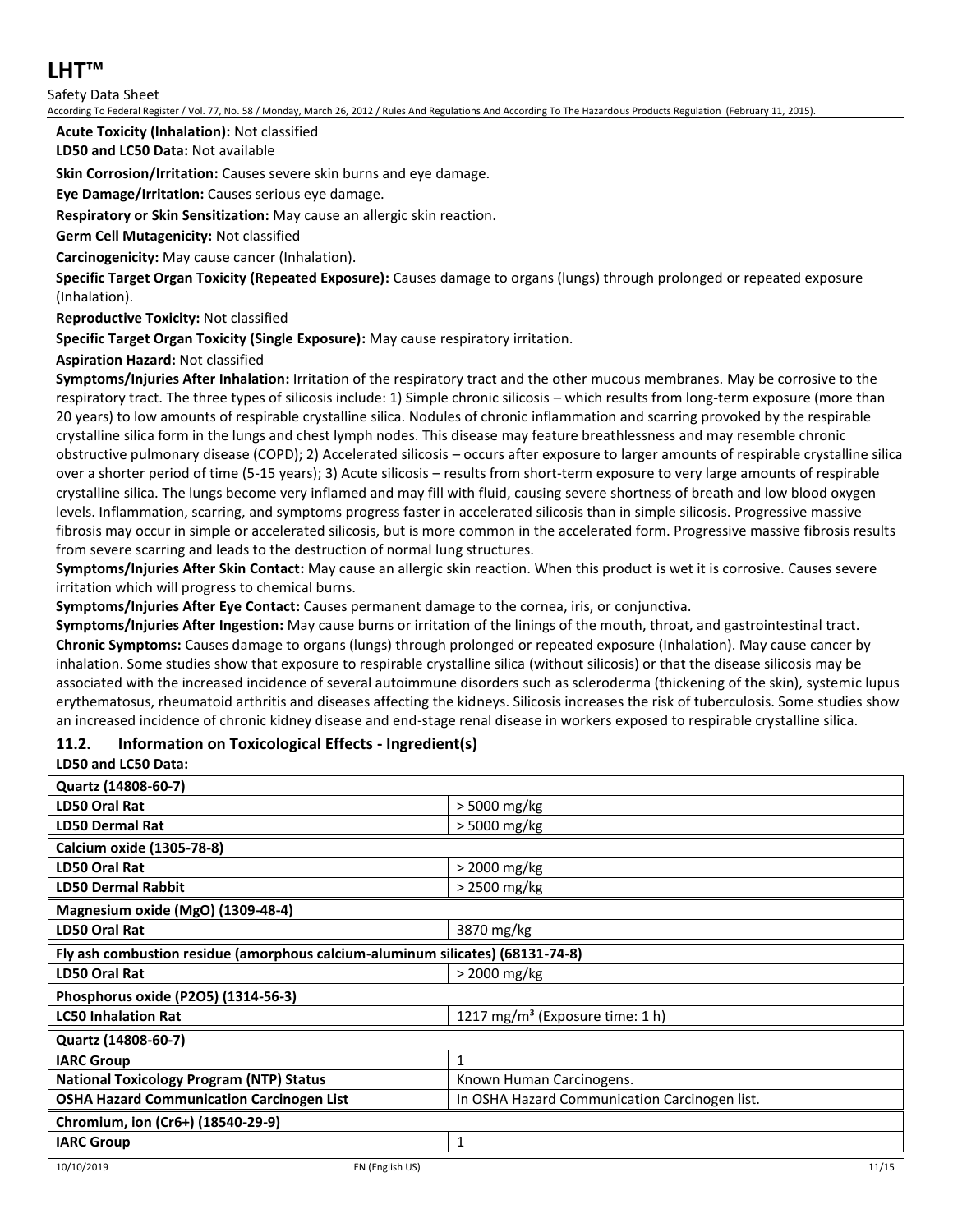Safety Data Sheet

According To Federal Register / Vol. 77, No. 58 / Monday, March 26, 2012 / Rules And Regulations And According To The Hazardous Products Regulation (February 11, 2015).

| <b>OSHA Hazard Communication Carcinogen List</b> | In OSHA Hazard Communication Carcinogen list.   |
|--------------------------------------------------|-------------------------------------------------|
| OSHA Specifically Regulated Carcinogen List      | In OSHA Specifically Regulated Carcinogen list. |
|                                                  |                                                 |
|                                                  |                                                 |

## **SECTION 12: ECOLOGICAL INFORMATION**

**12.1. Toxicity**

**Ecology - General:** Not classified.

| Calcium oxide (1305-78-8)         |                                                                |  |
|-----------------------------------|----------------------------------------------------------------|--|
| LC50 Fish 1                       | 50.6 mg/l                                                      |  |
| Chromium, ion (Cr6+) (18540-29-9) |                                                                |  |
| LC50 Fish 1                       | 36.2 mg/l (Exposure time: 96 h - Species: Pimephales promelas) |  |
| LC50 Fish 2                       | 7.6 mg/l (Exposure time: 96 h - Species: Oncorhynchus mykiss)  |  |
|                                   |                                                                |  |

### **12.2. Persistence and Degradability**

**LHT™**

**Persistence and Degradability | Not established.** 

#### **12.3. Bioaccumulative Potential**

| LHT™                             |                      |  |
|----------------------------------|----------------------|--|
| <b>Bioaccumulative Potential</b> | Not established.     |  |
| Calcium oxide (1305-78-8)        |                      |  |
| <b>BCF Fish 1</b>                | (no bioaccumulation) |  |
| <b>Mobility in Soil</b><br>12.4. | Not available        |  |

## **12.5. Other Adverse Effects**

**Other Information:** Avoid release to the environment.

## **SECTION 13: DISPOSAL CONSIDERATIONS**

## **13.1. Waste treatment methods**

**Waste Disposal Recommendations:** Dispose of contents/container in accordance with local, regional, national, territorial, provincial, and international regulations.

**Additional Information:** Container may remain hazardous when empty. Continue to observe all precautions.

## **Ecology - Waste Materials:** Avoid release to the environment.

## **SECTION 14: TRANSPORT INFORMATION**

The shipping description(s) stated herein were prepared in accordance with certain assumptions at the time the SDS was authored, and can vary based on a number of variables that may or may not have been known at the time the SDS was issued.

14.1. **In Accordance with DOT** Not regulated for transport

- **14.2. In Accordance with IMDG** Not regulated for transport
- 14.3. In Accordance with IATA Not regulated for transport
- 14.4. In Accordance with TDG Not regulated for transport

## **SECTION 15: REGULATORY INFORMATION**

## **15.1. US Federal Regulations**

| <b>LHT™</b>                                                               |                                                                                 |
|---------------------------------------------------------------------------|---------------------------------------------------------------------------------|
| SARA Section 311/312 Hazard Classes                                       | Health hazard - Specific target organ toxicity (single or repeated<br>exposure) |
|                                                                           | Health hazard - Carcinogenicity                                                 |
|                                                                           | Health hazard - Respiratory or skin sensitization                               |
|                                                                           | Health hazard - Serious eye damage or eye irritation                            |
|                                                                           | Health hazard - Skin corrosion or Irritation                                    |
| Quartz (14808-60-7)                                                       |                                                                                 |
| Listed on the United States TSCA (Toxic Substances Control Act) inventory |                                                                                 |
| Cement, portland, chemicals (65997-15-1)                                  |                                                                                 |
| Listed on the United States TSCA (Toxic Substances Control Act) inventory |                                                                                 |
| Calcium oxide (1305-78-8)                                                 |                                                                                 |

Listed on the United States TSCA (Toxic Substances Control Act) inventory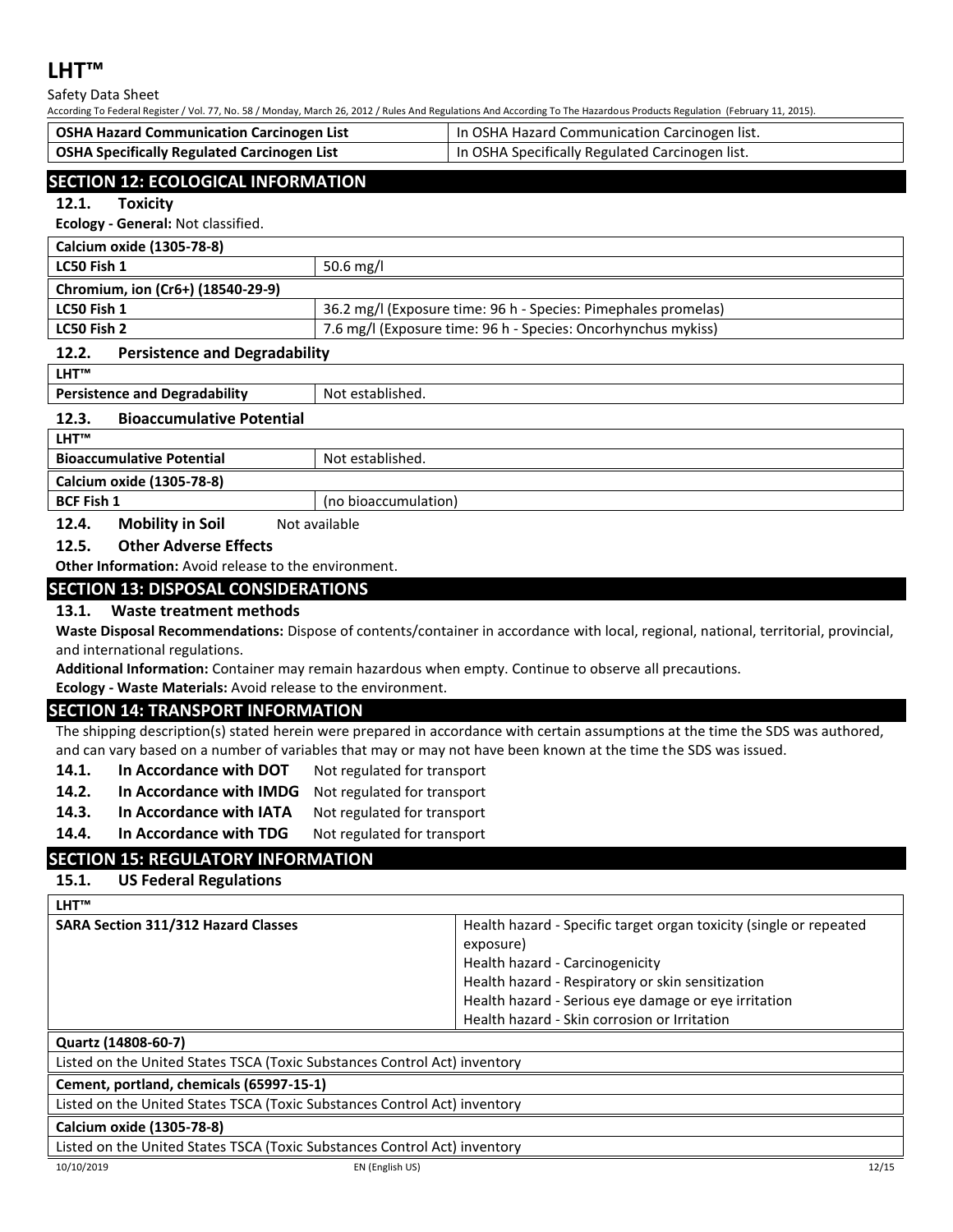## Safety Data Sheet

According To Federal Register / Vol. 77, No. 58 / Monday, March 26, 2012 / Rules And Regulations And According To The Hazardous Products Regulation (February 11, 2015).

## **Magnesium oxide (MgO) (1309-48-4)**

| Listed on the United States TSCA (Toxic Substances Control Act) inventory      |
|--------------------------------------------------------------------------------|
| Limestone (1317-65-3)                                                          |
| Listed on the United States TSCA (Toxic Substances Control Act) inventory      |
| Silicic acid (H4SiO4), calcium salt (1:2) (10034-77-2)                         |
| Listed on the United States TSCA (Toxic Substances Control Act) inventory      |
| Kaolin (1332-58-7)                                                             |
| Listed on the United States TSCA (Toxic Substances Control Act) inventory      |
| Fly ash combustion residue (amorphous calcium-aluminum silicates) (68131-74-8) |
| Listed on the United States TSCA (Toxic Substances Control Act) inventory      |
| Potassium oxide (K2O) (12136-45-7)                                             |
| Listed on the United States TSCA (Toxic Substances Control Act) inventory      |
| Phosphorus oxide (P2O5) (1314-56-3)                                            |
| Listed on the United States TSCA (Toxic Substances Control Act) inventory      |

## **15.2. US State Regulations**

## **California Proposition 65**

 $\sqrt{N}$ 

**WARNING:** This product can expose you to Chromium, ion (Cr6+), which is known to the State of California to cause cancer and birth defects or other reproductive harm. For more information go to www.P65Warnings.ca.gov.

| <b>Chemical Name (CAS No.)</b>                                        | Carcinogenicity | Developmental   | <b>Female Reproductive</b> | <b>Male Reproductive</b> |
|-----------------------------------------------------------------------|-----------------|-----------------|----------------------------|--------------------------|
| Quartz (14808-60-7)                                                   | Х               | <b>Toxicity</b> | <b>Toxicity</b>            | <b>Toxicity</b>          |
| Chromium, ion (Cr6+) (18540-                                          | X               | X               |                            |                          |
| $29-9)$                                                               |                 |                 |                            |                          |
| Quartz (14808-60-7)                                                   |                 |                 |                            |                          |
| U.S. - Massachusetts - Right To Know List                             |                 |                 |                            |                          |
| U.S. - New Jersey - Right to Know Hazardous Substance List            |                 |                 |                            |                          |
| U.S. - Pennsylvania - RTK (Right to Know) List                        |                 |                 |                            |                          |
| Cement, portland, chemicals (65997-15-1)                              |                 |                 |                            |                          |
| U.S. - Massachusetts - Right To Know List                             |                 |                 |                            |                          |
| U.S. - New Jersey - Right to Know Hazardous Substance List            |                 |                 |                            |                          |
| U.S. - Pennsylvania - RTK (Right to Know) List                        |                 |                 |                            |                          |
| Calcium oxide (1305-78-8)                                             |                 |                 |                            |                          |
| U.S. - Massachusetts - Right To Know List                             |                 |                 |                            |                          |
| U.S. - New Jersey - Right to Know Hazardous Substance List            |                 |                 |                            |                          |
| U.S. - Pennsylvania - RTK (Right to Know) List                        |                 |                 |                            |                          |
| Magnesium oxide (MgO) (1309-48-4)                                     |                 |                 |                            |                          |
| U.S. - Massachusetts - Right To Know List                             |                 |                 |                            |                          |
| U.S. - New Jersey - Right to Know Hazardous Substance List            |                 |                 |                            |                          |
| U.S. - Pennsylvania - RTK (Right to Know) List                        |                 |                 |                            |                          |
| Limestone (1317-65-3)                                                 |                 |                 |                            |                          |
| U.S. - Massachusetts - Right To Know List                             |                 |                 |                            |                          |
| U.S. - New Jersey - Right to Know Hazardous Substance List            |                 |                 |                            |                          |
| U.S. - Pennsylvania - RTK (Right to Know) List                        |                 |                 |                            |                          |
| Chromium, ion (Cr6+) (18540-29-9)                                     |                 |                 |                            |                          |
| U.S. - Pennsylvania - RTK (Right to Know) - Environmental Hazard List |                 |                 |                            |                          |
| U.S. - Pennsylvania - RTK (Right to Know) List                        |                 |                 |                            |                          |
| Calcium sulfate dihydrate (13397-24-5)                                |                 |                 |                            |                          |
| U.S. - New Jersey - Right to Know Hazardous Substance List            |                 |                 |                            |                          |
| U.S. - Pennsylvania - RTK (Right to Know) List                        |                 |                 |                            |                          |
| Kaolin (1332-58-7)                                                    |                 |                 |                            |                          |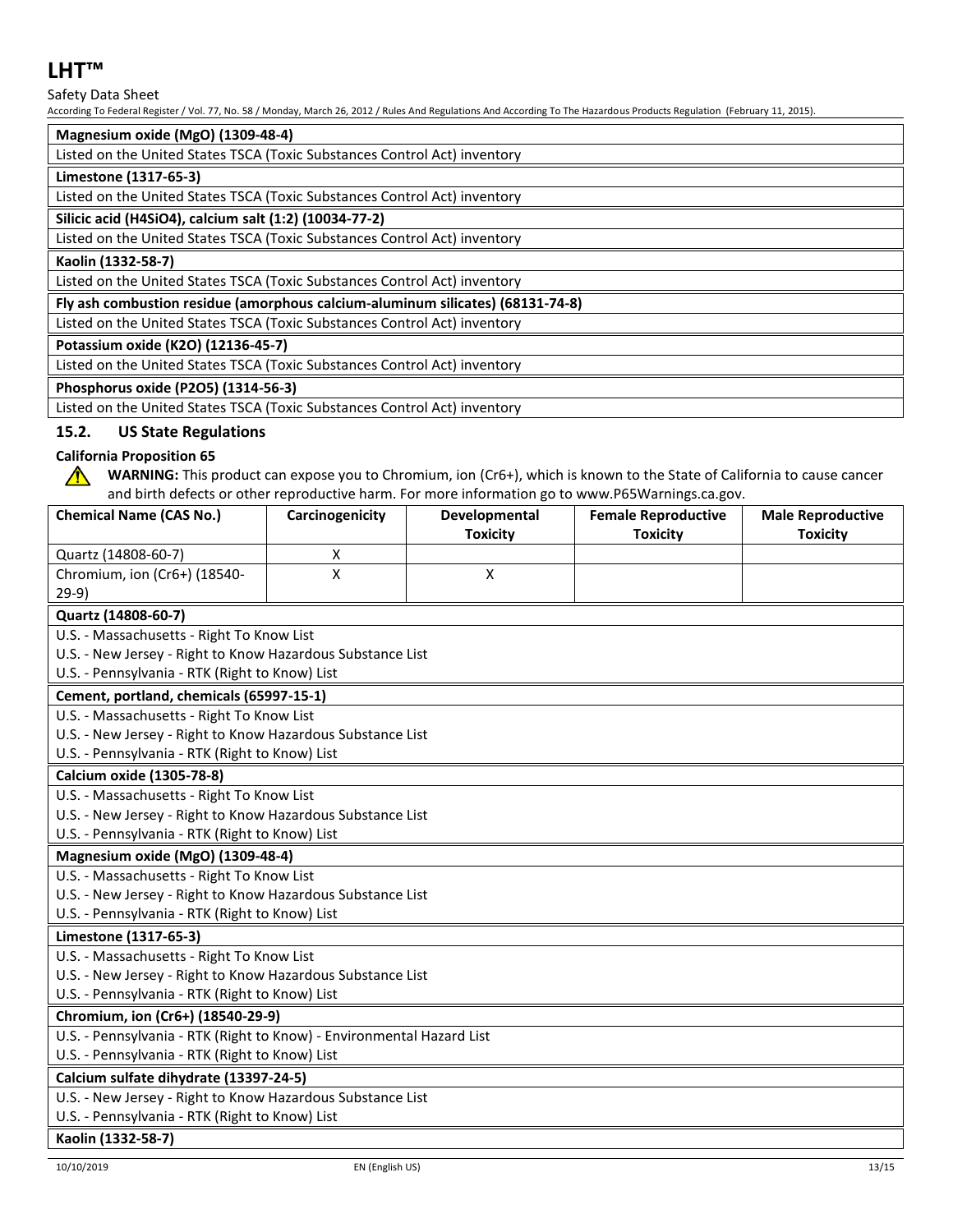## Safety Data Sheet

According To Federal Register / Vol. 77, No. 58 / Monday, March 26, 2012 / Rules And Regulations And According To The Hazardous Products Regulation (February 11, 2015).

- U.S. Massachusetts Right To Know List
- U.S. New Jersey Right to Know Hazardous Substance List
- U.S. Pennsylvania RTK (Right to Know) List

#### **Potassium oxide (K2O) (12136-45-7)**

U.S. - New Jersey - Right to Know Hazardous Substance List

### **Phosphorus oxide (P2O5) (1314-56-3)**

U.S. - Massachusetts - Right To Know List

- U.S. New Jersey Right to Know Hazardous Substance List
- U.S. Pennsylvania RTK (Right to Know) Environmental Hazard List

U.S. - Pennsylvania - RTK (Right to Know) List

#### **15.3. Canadian Regulations**

## **Quartz (14808-60-7)**

Listed on the Canadian DSL (Domestic Substances List)

**Cement, portland, chemicals (65997-15-1)**

Listed on the Canadian DSL (Domestic Substances List)

**Calcium oxide (1305-78-8)**

Listed on the Canadian DSL (Domestic Substances List)

**Magnesium oxide (MgO) (1309-48-4)**

Listed on the Canadian DSL (Domestic Substances List)

**Limestone (1317-65-3)**

Listed on the Canadian NDSL (Non-Domestic Substances List)

**Silicic acid (H4SiO4), calcium salt (1:2) (10034-77-2)**

Listed on the Canadian DSL (Domestic Substances List)

**Calcium sulfate dihydrate (13397-24-5)**

Listed on the Canadian DSL (Domestic Substances List)

**Kaolin (1332-58-7)**

Listed on the Canadian DSL (Domestic Substances List)

**Fly ash combustion residue (amorphous calcium-aluminum silicates) (68131-74-8)**

Listed on the Canadian DSL (Domestic Substances List)

#### **Potassium oxide (K2O) (12136-45-7)**

Listed on the Canadian DSL (Domestic Substances List)

**Phosphorus oxide (P2O5) (1314-56-3)**

Listed on the Canadian DSL (Domestic Substances List)

## **SECTION 16: OTHER INFORMATION, INCLUDING DATE OF PREPARATION OR LAST REVISION**

**Date of Preparation or Latest Revision**

**:** 10/10/2019

**Other Information 1998 :** This document has been prepared in accordance with the SDS requirements of the OSHA Hazard Communication Standard 29 CFR 1910.1200 and Canada's Hazardous Products Regulations (HPR) SOR/2015-17.

#### **GHS Full Text Phrases:**

| Aquatic Acute 1          | Hazardous to the aquatic environment - Acute Hazard Category 1   |  |  |
|--------------------------|------------------------------------------------------------------|--|--|
| Aquatic Acute 3          | Hazardous to the aquatic environment - Acute Hazard Category 3   |  |  |
| Aquatic Chronic 1        | Hazardous to the aquatic environment - Chronic Hazard Category 1 |  |  |
| <b>Aquatic Chronic 3</b> | Hazardous to the aquatic environment - Chronic Hazard Category 3 |  |  |
| Carc. 1A                 | Carcinogenicity Category 1A                                      |  |  |
| Carc. 1B                 | Carcinogenicity Category 1B                                      |  |  |
| Eye Dam. 1               | Serious eye damage/eye irritation Category 1                     |  |  |
| Eye Irrit. 2A            | Serious eye damage/eye irritation Category 2A                    |  |  |